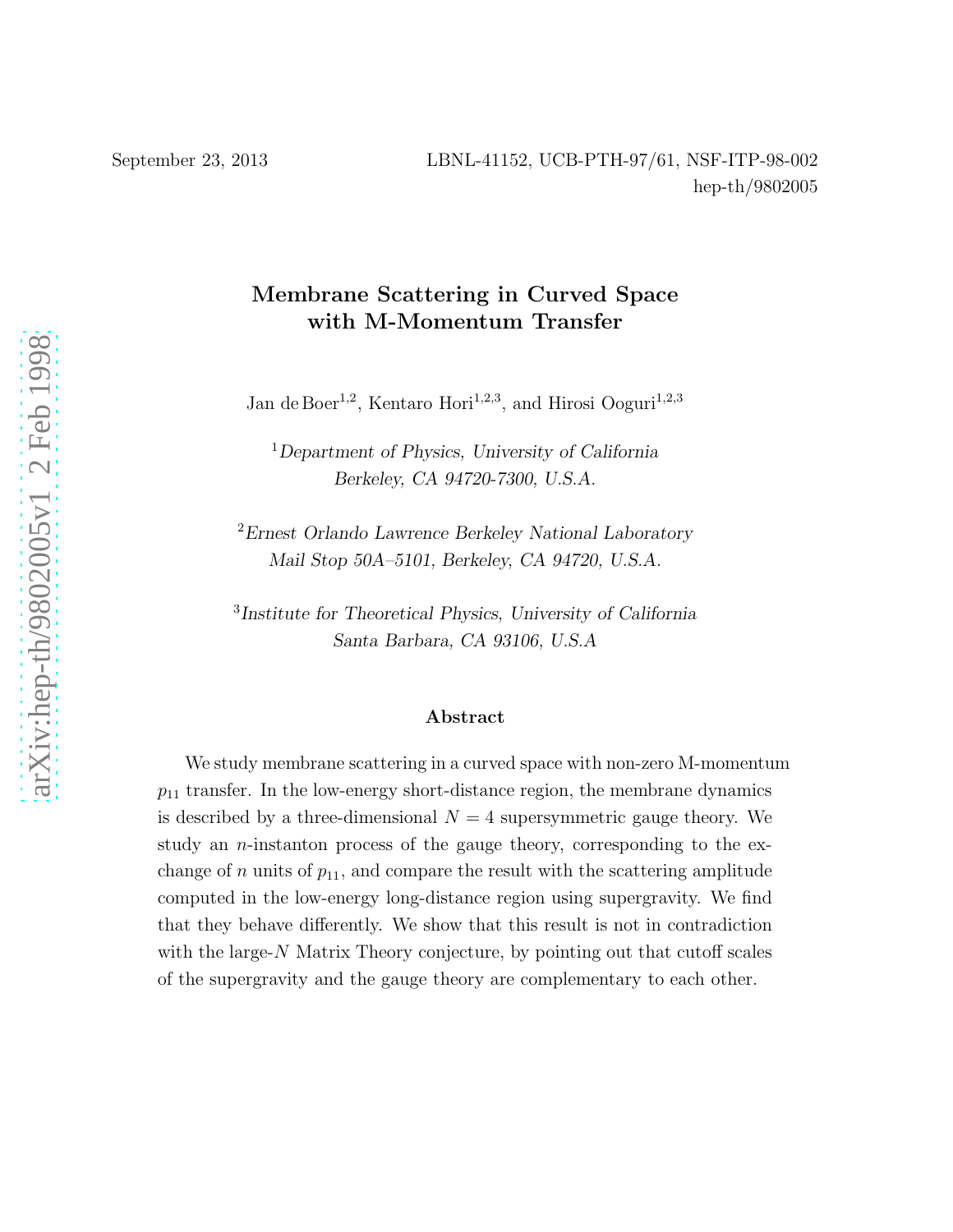### 1 Introduction

There are three basic length scales in M Theory compactified on a circle [1]: the IIA string length  $l_s$ , the Planck length  $l_p = g^{1/3}l_s$  and the radius of the M-circle  $R_s = gl_s$ , with g being the IIA string coupling constant. In the weak coupling region  $g \ll 1$  of the IIA string, the three scales line up as

$$
R_s \ll l_p \ll l_s. \tag{1.1}
$$

In the low-energy short-distance region, the dynamics of D(irichlet) branes [2] is described by a gauge theory on the D-brane worldvolume  $[3-6]$ . In flat space, the  $v^4$ -term in the scattering amplitude of two D0 branes computed in this short-distance region coincides with that computed in the supergravity region  $[4, 7, 8]$ . In this case the corresponding gauge theory has sixteen supercharges, and they protect the scattering amplitude from corrections that might arise when extrapolating the length scale. Generally speaking, amplitudes that are not protected by a sufficient number of supersymmetries may behave differently in the two regions. Indeed in  $[9, 10]$  it is shown that the  $v^4$ -term in the D0-brane scattering amplitude in a curved space (more specifically the large volume limit of K3, called the ALE space) computed in the gauge theory region differs from the amplitude computed in the supergravity region. The former lacks subleading terms in the weak curvature expansion of the latter. Issues closely related to this were pointed out in [11, 12].

It is interesting to study other amplitudes in the gauge theory region and compare them with those in evaluated in the supergravity region. In [13], Polchinski and Pouliot computed membrane scattering in flat space which an exchange of a non-zero amount of M-momentum  $p_{11}$ . The non-zero  $p_{11}$  transfer corresponds to an instanton process in the three-dimensional  $N = 8$  gauge theory (with sixteen supercharges) on the membrane worldvolume. They showed that the leading term in the one-instanton calculation agrees with the leading term in the supergravity side for one unit of M-momentum exchange in the region  $b \gg R_s \gamma$ , where b is the impact parameter and  $\gamma = (1 - v_{11}^2)^{-1/2}$  is the Lorentz boost factor for longitudinal velocity  $v_{11}$ . In view of the result in [10], one may suspect that such an agreement does not persist in a curved space.

In this paper, we study membrane scattering on an ALE space with non-zero  $p_{11}$ transfer in the gauge theory region using the  $N = 4$  gauge theory (with eight superchages) in three dimensions. In curved space, there is an issue of which gauge theory should be used to describe the dynamics in the short-distance region [14–16]. In the case of membranes, the renormalizability of the corresponding three-dimensional gauge theory imposes a strong constraint. As far as we know, the only reasonable candidate is the gauge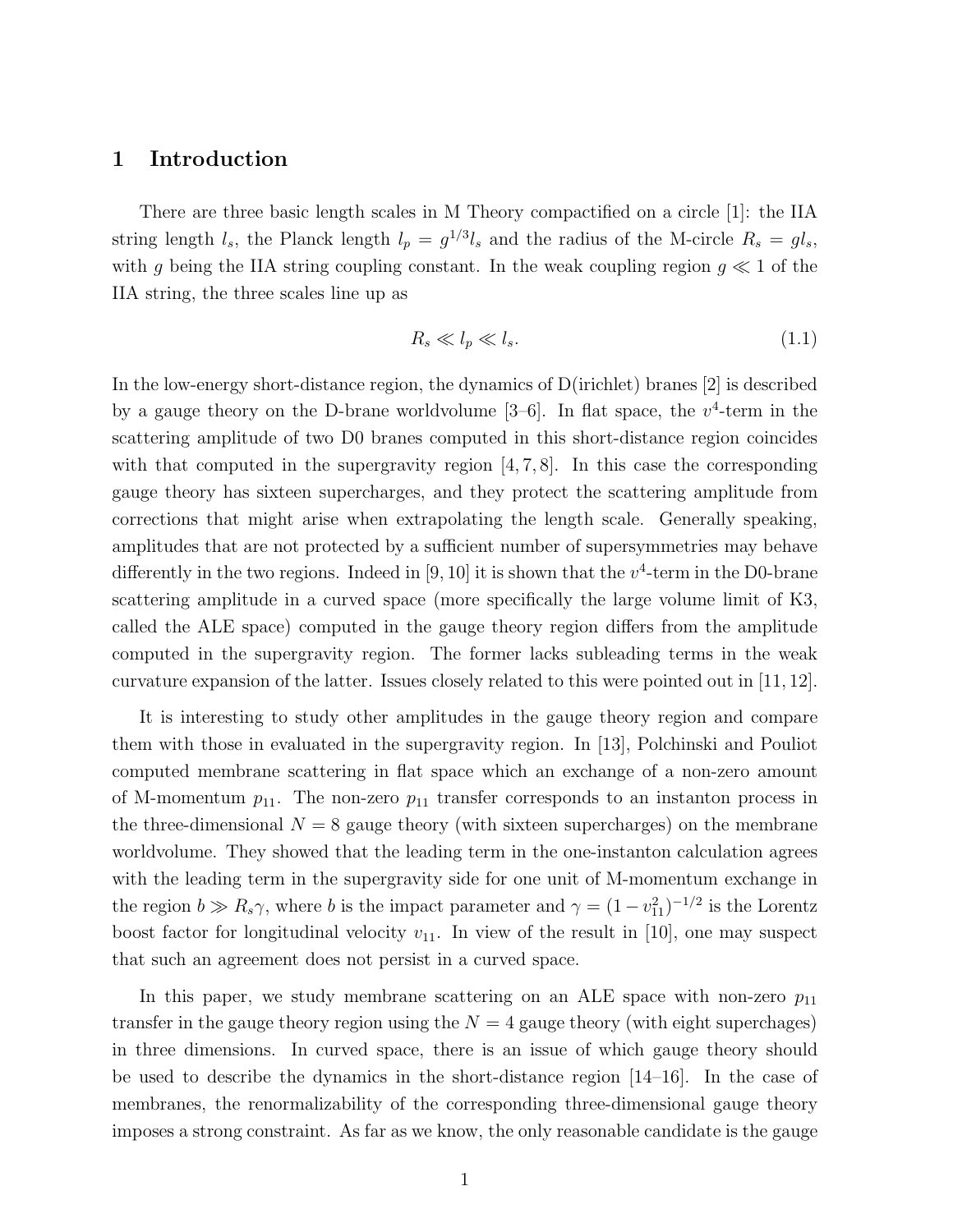theory studied in [17–20] whose field content and gauge groups are arranged according to the quiver diagram. In this paper, we call this the quiver gauge theory. In the orbifold limit of the ALE space, the model can be derived from open string dynamics [17], and one can argue that turning on Fayet-Iliopoulos parameters in field theory corresponds to resolving the ALE space.

The instanton in three dimensions is a magnetic monopole. In the case studied by Polchinski and Pouliot [13], the gauge theory has  $N = 8$  supersymmetry, half of which is preserved by the monopole. Consequently, there are eight fermion zero modes in the instanton background, which is exactly the right number to compute the  $v^4$ -term in the membrane scattering amplitude, as the superpartner of the  $F<sup>4</sup>$  term in the gauge theory contains eight fermions. In our case, we find that the monopole in question breaks all the supersymmetry. Since our gauge theory has only  $N = 4$  supersymmetry, one can expect that the number of fermion zero-modes is still eight. We will verify that this is in fact the case. This fact helps us in estimating the normalization of the leading term in the instanton computation.

However the fact that the instanton breaks all the supersymmetry makes it difficult to construct it explicitly and evaluate its action. We address this problem in the following way. We first construct a field configuration obeying the *n*-monopole boundary condition, and show that the action for this trial field configuration is less than  $n/e^2$  times the geodesic distance  $\sigma(X, Y)$  between the membranes (e: gauge coupling constant). Since the instanton minimizes the action for the given boundary condition, the instanton action  $S<sub>instanton</sub>$  should clearly obey the same upper-bound. We also show that, for any field configuration with the  $n$ -monopole boundary condition, the action is bounded below by  $n/e^2$  times the Euclidean distance  $|| X - Y ||$  in the total field space. Thus we obtain the inequalities,

$$
\frac{n}{e^2} \parallel X - Y \parallel < S_{instanton} < \frac{n}{e^2} \sigma(X, Y), \tag{1.2}
$$

except in the orbifold limit when the inequalities above are replaced by equalities. The agreement with the supergravity computation would require the action to be exactly equal to  $\frac{n}{e^2}\sigma(X, Y)$ . Thus the gauge theory amplitude is exponentially larger the corresponding supergravity amplitude. Moreover we show that the error  $\frac{n}{e^2}\sigma(X,Y) - S_{instanton}$  grows at least linearly in  $n$  for large  $n$ .

The membrane scattering amplitude computed using the gauge theory is different from the supergravity result. What does this imply to the large-N Matrix Theory conjecture of Banks, Fischler, Shenker and Susskind [8]? To understand the origin of the discrepancy, we examine the region of validity of the gauge theory computation within the framework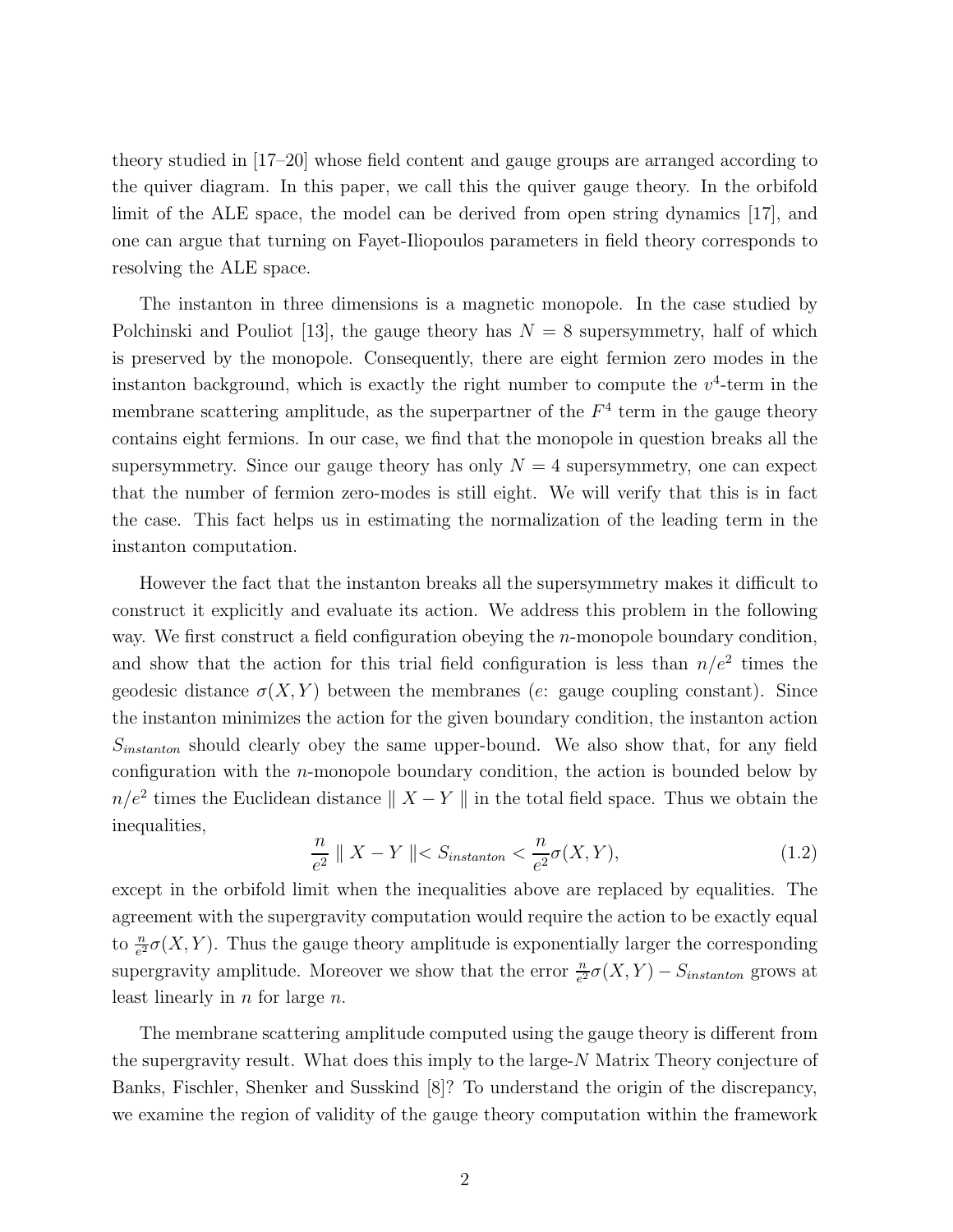of the large-N conjecture. In Matrix Theory, the membrane arises from a collection of a large number of D0-branes [21]. The question is, in this set-up, when it is appropriate to use the three-dimensional gauge theory to describe the membrane dynamics. If the number N of D0-branes is finite, there is a short-distance cutoff  $\delta x \sim 1/\sqrt{N}$  on the worldvolume of the membrane. In order for the gauge theory description to be valid, the length scale of the problem has to be larger than the cutoff length. We find that this requires that the Planck length  $l_p$  and the distance  $\sigma(X, Y)$  between the membranes be shorter than  $\delta x$ ,

$$
l_p, \sigma(X, Y) \ll \delta x. \tag{1.3}
$$

Therefore, even in the large- $N$  Matrix Theory, the gauge theory description of the membrane is valid only in the short-distance regime. The gauge theory and supergravity descriptions cover complementary regimes and there is no overlap between the two. The result of this paper is an explicit example where the gauge theory computation is not applicable to the long-distance physics of membrane.

In section 2, we define the gauge theory on the membrane worldvolume and show that the instanton breaks all supersymmetries. In section 3, we prove the inequalities (1.2) and estimate the error. Section 4 is devoted to an analysis of the zero-modes in the instanton background. In section 5, we compare the gauge theory result with the supergravity prediction. The last section is devoted to a discussion on the large-N Matrix Theory conjecture. In the appendix, we review how the three-dimensional gauge theory description of membranes is derived starting from a system of N D0 branes, and estimate the cutoff length of the gauge theory.

## 2 Quiver Gauge Theory for Membrane on ALE Space

In Matrix Theory [8], the membrane arises from a collection of a large number of D0-branes [21]. The dynamics of the membrane is described by a supersymmetric gauge theory on the worldvolume [22, 23]. In this section, we define the gauge theory for two membranes on the ALE space. The derivation of the action is reviewed in the appendix. We will examine the validity of this description in section 6 of this paper.

According to [13, 23], the coupling constant e of the gauge theory is given by the string computing constant  $g_s$  as  $e^2 = \gamma g_s/l_s$ . The Lorentz boost factor  $\gamma$  is given by

$$
\gamma = \frac{N/R_s}{L^2/l_p^3},\tag{2.1}
$$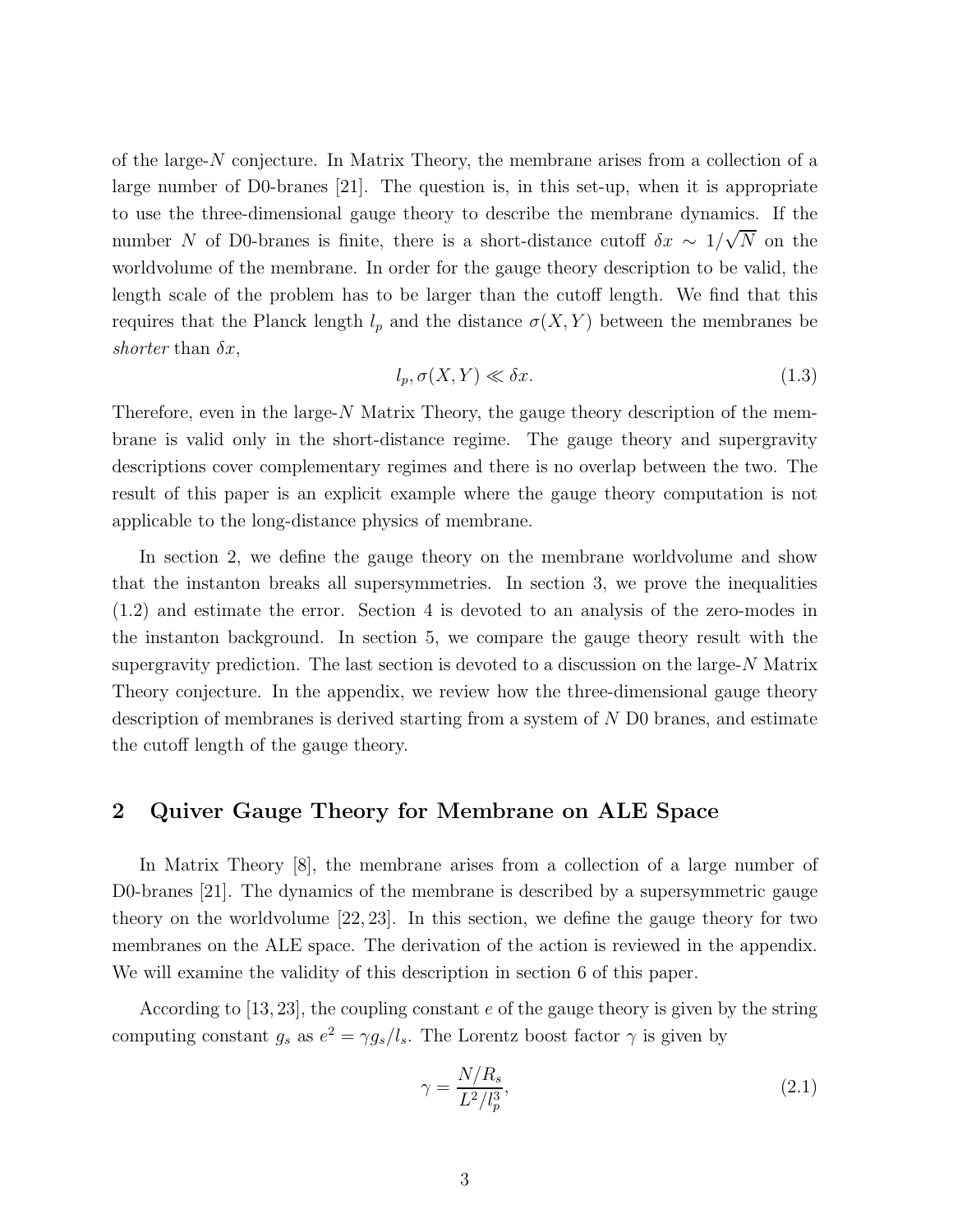where  $N$  is the number of D0-branes and  $L$  is the size of the membrane. In three dimensions, the gauge theory is weakly coupled if  $e^2$  is smaller than the vacuum expectation value  $|\phi|$  of the Higgs field. In this regime, the loop corrections are suppressed by powers of  $e^2/|\phi|$ , and the instanton approximation is useful. In our case,  $\phi$  is typically related to the distance between the membranes  $\sigma(X, Y)$  as

$$
|\phi| = \frac{\sigma(X, Y)}{l_s^2}.\tag{2.2}
$$

Therefore the gauge theory is weakly coupled when

$$
\frac{e^2}{|\phi|} = \frac{R_s \gamma}{\sigma(X, Y)} \ll 1. \tag{2.3}
$$

In section 6, we will show that, if the gauge theory description of the membrane is valid, there is such a weakly coupled regime in the parameter space.

To simplify our notation, in this and next sections, we will set the string scale  $l_s = 1$ .

### 2.1 Construction of the Quiver Gauge Theory

Let us start with a single flat membrane localized at a point in  $S^1 \times R^3 \times \mathcal{M}$ , where  $\mathcal M$  is an ALE space of type  $A_{n-1}$ . According to [17], the dynamics of D0 branes propagating on an ALE space is given by a one-dimensional quiver quantum mechanics. Using this and the derivation of the membrane action from the D0 brane action in the appendix, we find that the worldvolume dynamics of the membrane is described by a three-dimensional  $N = 4$ supersymmetric gauge theory with gauge group  $U(1)^n = \prod_{i=0}^{n-1} U(1)_i$  and one massless hypermultiplet charged  $(+1, -1)$  with respect to  $U(1)_i \times U(1)_{i+1}$  for each  $i = 0, ..., n-1$ (where  $U(1)_n \equiv U(1)_0$ ). The Fayet-Iliopoulos (FI) parameter  $\vec{\zeta} = (\vec{\zeta}_0, \dots, \vec{\zeta}_{n-1})$  is chosen so that  $\sum_i \vec{\zeta}_i = 0$ . The Higgs branch is the ALE space M which depends on the FI parameter  $\vec{\zeta}$ . When  $\vec{\zeta} = 0$ , the ALE space has an  $A_{n-1}$  singularity, which is resolved for  $\vec{\zeta} \neq 0$ . For generic values of  $\vec{\zeta}$ , the moduli space consists of a single mixed Higgs-Coulomb branch  $S^1 \times R^3 \times M$ , which is identified as the space transverse to the membrane.

To describe two parallel membranes, we consider the gauge theory with gauge group  $U(2)^n = \prod_{i=0}^{n-1} U(2)_i$  and one hypermultiplet in  $(2_i, \bar{2}_{i+1})$  of  $U(2)_i \times U(2)_{i+1}$  for each  $i = 0, ..., n - 1$ . The moduli space of vacua of this theory was analyzed in [20] and found to have various branches. The branch relevant in this paper is the mixed branch (called the basic branch in [20], see equation (5.51)) in which the gauge group is broken to the  $U(1) \times U(1)$  subgroup of the diagonal  $U(2) \subset U(2)^n$ . This branch receives no quantum corrections and is given by the two-fold symmetric product of  $S^1 \times R^3 \times \mathcal{M}$ , which precisely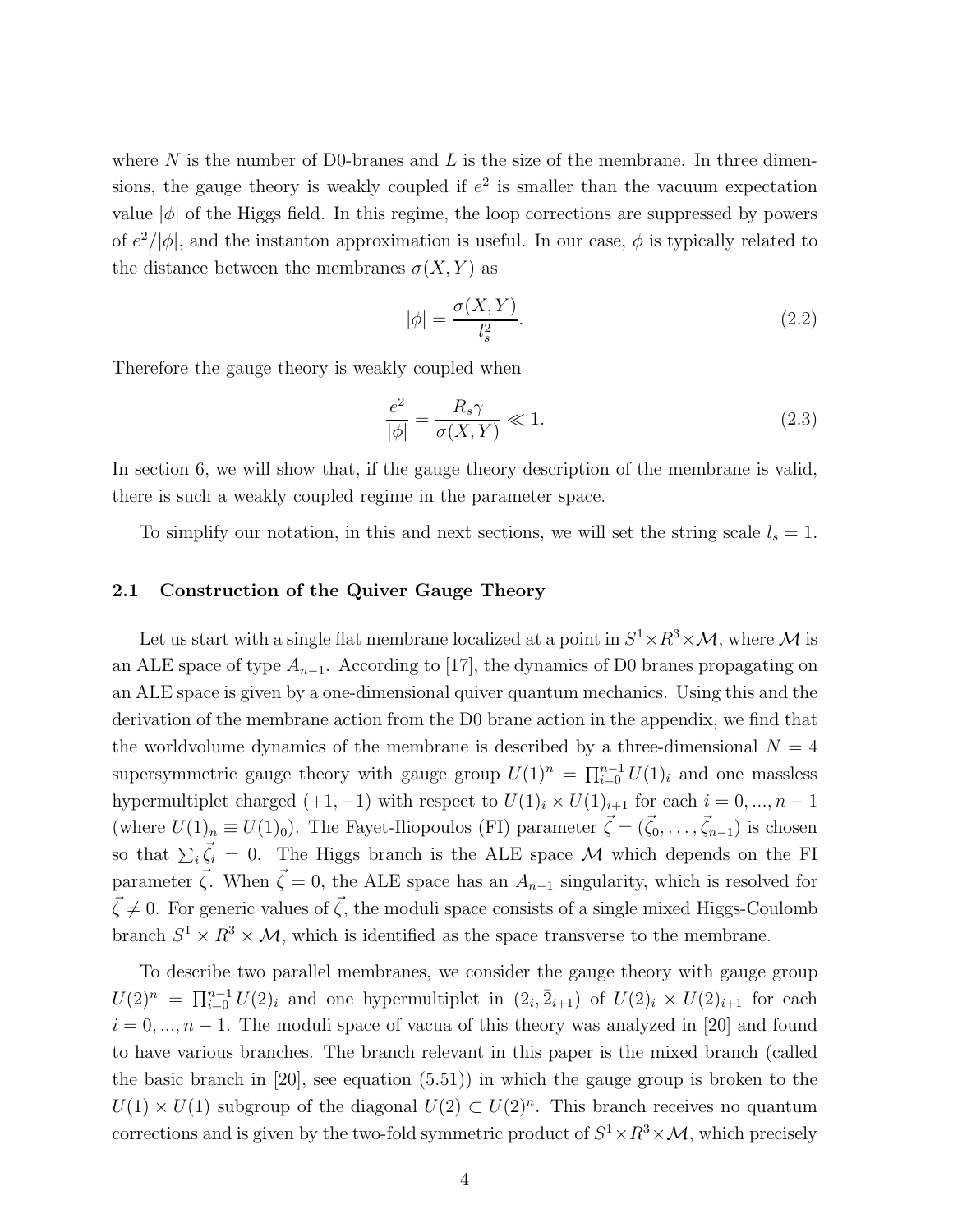matches the picture of two membranes at points on the transverse part of the space-time. The gauge coupling constant is equal to  $e\sqrt{n}$  for all  $U(2)_i$  so that the coupling constant for the diagonal  $U(2)$  is e.

### 2.2 Monopole and Supersymmetry

To describe membranes moving with a large velocity in the eleventh direction we need to turn on a magnetic flux in the three-dimensional gauge theory. The momentum density  $\pi_{11}$  of each membrane in the eleventh direction is given by the magnetic flux  $F_{12}/2\pi R_s$  of the corresponding unbroken  $U(1)$  subgroup. Therefore, in a scattering with one unit of momentum transfer, the magnetic flux  $\int dx^1 dx^2 F_{12}$  of one  $U(1)$  increases by  $2\pi$  and the flux of the other  $U(1)$  decreases by the same amount. This is realized as the magnetic monopole of the  $SU(2)$  subgroup of the diagonal  $U(2)$ . Namely, this is an instanton process of this  $SU(2)$ .

Later we will need to know the number of fermion zero modes in this instanton background. For this, it is useful to count the number of unbroken supersymmetries. In fact, the instanton in question breaks all the supersymmetry. The easiest way to see this is to realize the gauge theory using intersecting branes [24]. The brane configuration consists of D3 and NS5-branes in type IIB theory on the flat space-time  $R^9 \times S^1$  which we parametrize by  $x^0, \ldots, x^9$  where the  $S^1$  is in the  $x^6$  direction [25]. There are *n* parallel NS5-branes spanning the  $x^{0,1,2,3,4,5}$  directions and two parallel D3-branes spanning the  $x^{0,1,2,6}$  directions. Since the  $x^6$  direction is finite the worldvolume dynamics of the D3branes is at low energies described by a three-dimensional gauge theory. An analysis of the open string states shows that the theory has the same gauge symmetry and matter content as the quiver gauge theory given above.

Before we count the number of unbroken supersymmetries in the instanton background, it is useful to briefly review why this configuration has  $N = 4$  supersymmetry in three dimensions. Type IIB theory in flat space-time has 32 supercharges parametrized by a pair of Majorana-Weyl spinors,  $\epsilon_+$  and  $\epsilon_-$ , of the same chirality  $\Gamma_{0...9}\epsilon_{\pm} = \epsilon_{\pm}$ . The NS5branes preserve half of the supersymmetries, namely the ones satisfying  $\Gamma_{012345}\epsilon_{\pm} = \pm \epsilon_{\pm}$ , and the D3 branes preserves those that obey  $\Gamma_{0126} \epsilon_{+} = \epsilon_{-}$ . Therefore  $32/(2 \cdot 2) = 8$ generators are preserved, which is the number of supersymmetries of  $N = 4$  in three dimensions.

Now let us show that the instanton in question break all the remaining supersymmetry. As noted in [24, 25], an instanton in the three-dimensional gauge theory is realized as the open Euclidean D1-brane stretched between the two D3-branes and in the  $x^6$  direction.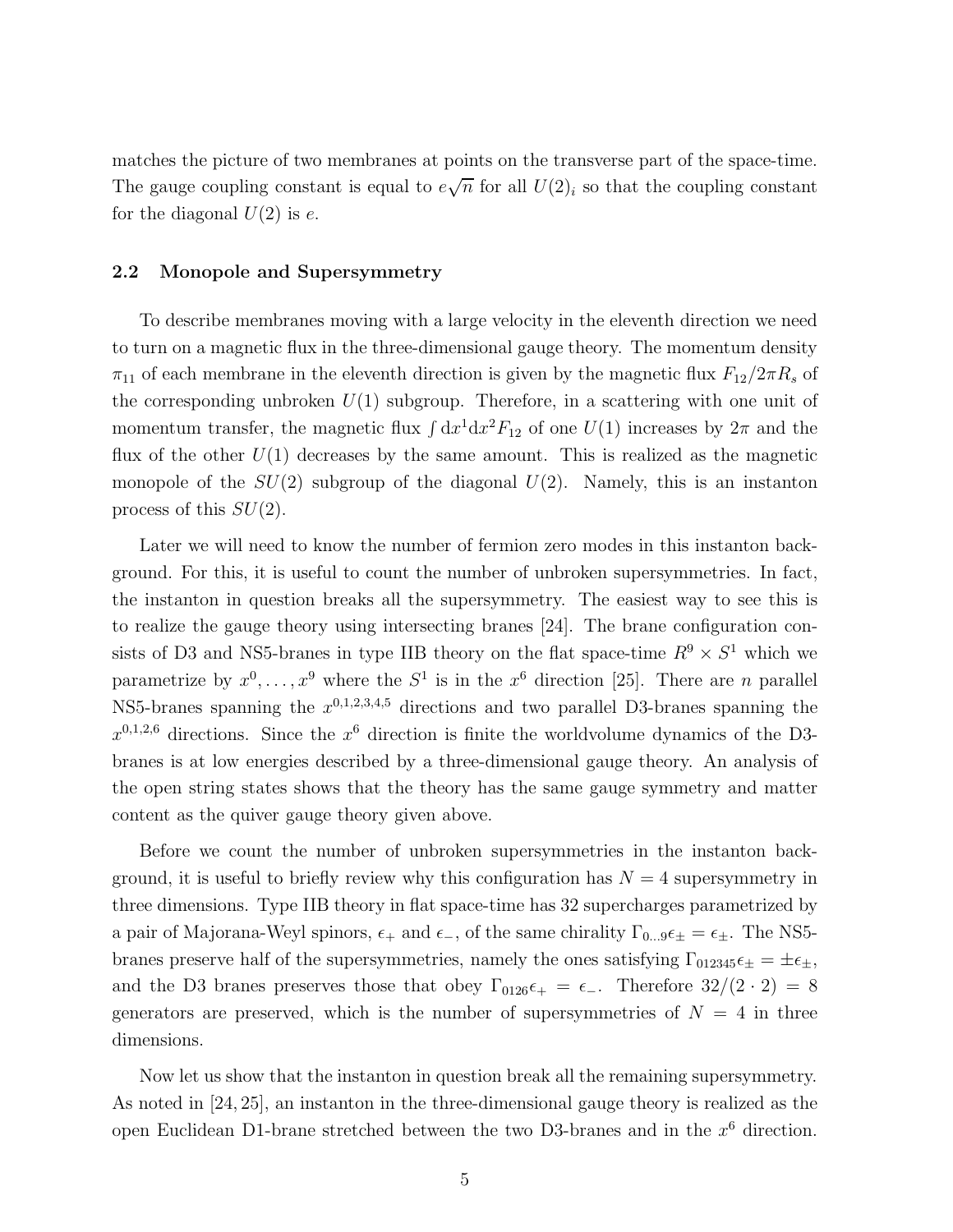

Figure 1: The monopole in the Higgs or mixed Higgs-Coulomb branch  $(0 < \theta < \pi)$  breaks all the supersymmetry.

If we were in the Coulomb branch, the two D3-branes would have been separated in the  $x^{3,4,5}$  directions. Then the instanton realized as the D1-brane would, for D3-branes separated in  $x^3$  only, impose the additional condition  $\Gamma_{36}\epsilon_+ = \epsilon_-$  for unbroken supersymmetry. Since  $\Gamma_{36}$  anti-commutes with  $\Gamma_{012345}$ , this would have been compatible with the condition  $\Gamma_{012345}\epsilon_{\pm} = \pm \epsilon_{\pm}$  associated with the NS5-branes, thus there would have been four unbroken supercharges. We are, however in the mixed Coulomb-Higgs branch. There the two D3-branes are separated in a mixed direction of  $x^{3,4,5}$  and  $x^{7,8,9}$ , say  $\cos \theta \partial_3 + \sin \theta \partial_7$ (see figure 1). Thus the condition is  $(\cos \theta \Gamma_{36} + \sin \theta \Gamma_{76})\epsilon_+ = \epsilon_-$ . In this case, since  $\Gamma_{76}$ commutes with  $\Gamma_{012345}$ , it is not compatible with the condition from the NS 5-branes. This proves that the supersymmetry is completely broken by instantons in the Higgs ( $\theta = \pi/2$ ) or mixed branch ( $\theta \neq 0, \pi/2$ ). If there were no NS5-branes, the two conditions would not have been in conflict and some of the supersymmetries would have been preserved. This corresponds to the case of  $N = 8$  supersymmetry discussed in [13].

This has the following consequence in the corresponding  $N = 2$  theories in four dimensions. Note that instantons in three dimensions are solitons in four dimensions. In four dimensions, the above observation translates into the statement that monopoles in the Higgs or mixed branches, if they exist, cannot be Bogomolny-Prasad-Sommerfeld (BPS) particles. As is well-known BPS states are in the short multiplet of  $N = 2$  supersymmetry consisting of four states, whereas non-BPS states are in the long multiplet consisting of sixteen states. If the monopole is not a BPS state, there must be a sufficient number of degrees of freedom to make a long multiplet. In the Higgs (or mixed) branch, one  $N = 2$ vector multiplets (eight states) mixes via the Higgs mechanism with one hypermultiplet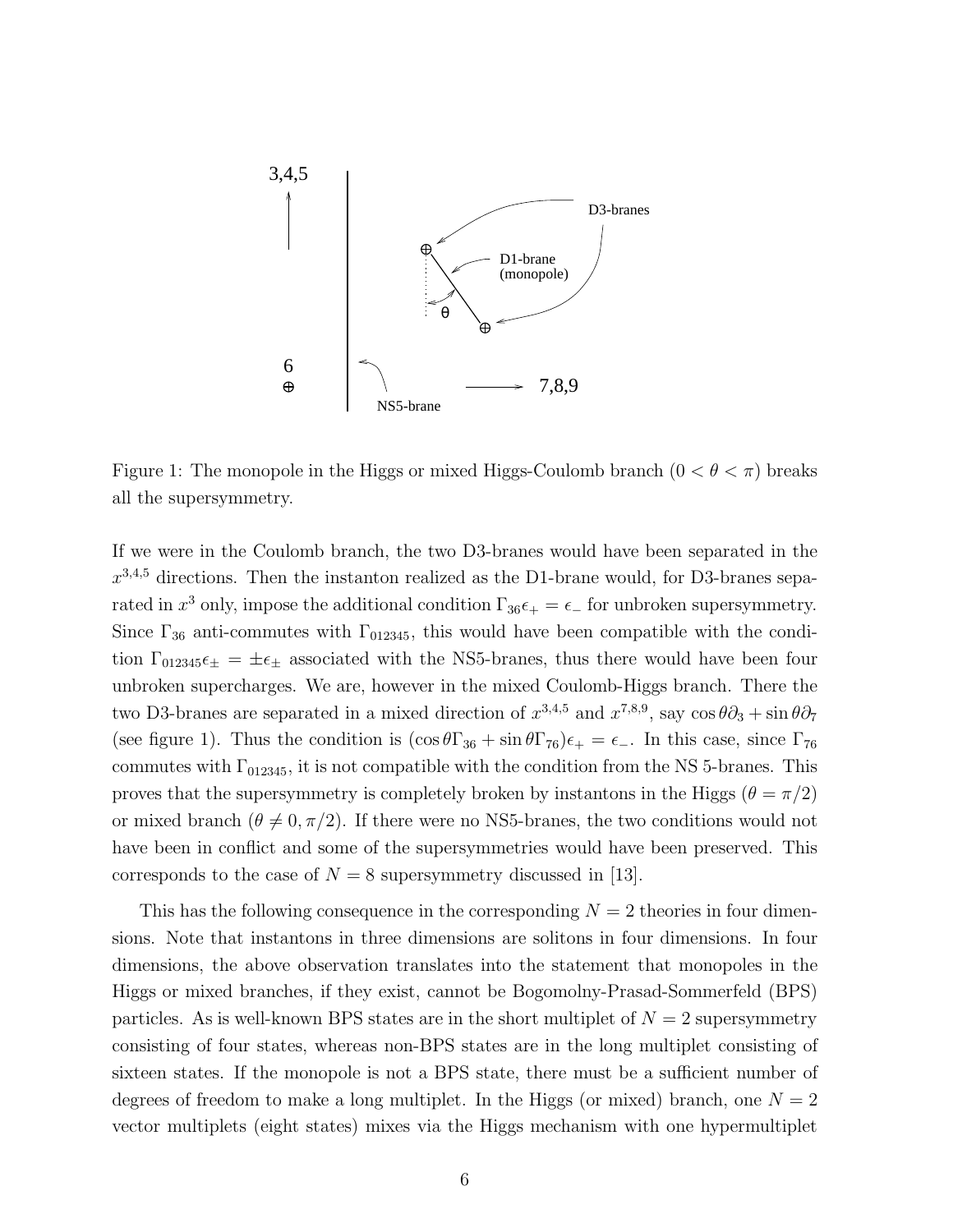(eight states) and in total there are the right number of states to make a long multiplet. In the Coulomb branch, one vector multiplet mixes with itself and decomposes into one BPS and one anti-BPS multiplet. In the mixed branch of  $N = 4$  super-Yang-Mills theory, the sixteen states mentioned above decompose again into four BPS/anti-BPS multiplets.

### 3 Monopole Solution and Action

We have found that the monopole solution in our case preserves no supersymmetry. This makes it difficult to find an exact form of the solution. We address this issue by using the following strategy.

First we start with the quiver gauge theory defined in the last section, constrain almost all massive excitations of the scalar fields to be zero and go to the low-energy effective theory. The scalar fields are subject to the D and F-term constraints and are only allowed to move along the moduli space of vacua. In this model, we construct a trial field configuration obeying the boundary condition for the n-monopole, and show that its action is smaller than  $n/e^2$  times the geodesic distance  $\sigma(X, Y)$  between the two membranes. Since the instanton minimizes the action, the instanton action should also obey the same upper-bound. We also show that, for any field configuration obeying this boundary condition, the action is bounded below by  $n/e^2$  times the Euclidean distance  $\| X - Y \|$  between the two membranes. Thus the instanton action for the n-instanton should be bounded by these two quantities as

$$
\frac{n}{e^2} \parallel X - Y \parallel < S_{instanton} < \frac{n}{e^2} \sigma(X, Y), \tag{3.1}
$$

except in the orbifold limit of the ALE space  $M$  when the inequalities are replaced by equalities. In the following, we assume M is smooth (i.e.  $\vec{\zeta} \neq \vec{0}$ ) unless otherwise noted.

We then proceed by showing that the above field configuration can be lifted to the full quiver gauge theory. To solve the equations of motion of the full theory, we also have to minimize the action with respect to the massive modes. We show that this further increases the amount of the error,  $\frac{n}{e^2} \sigma(X, Y) - S_{instanton}$ , although the action still obeys the lower-bound in (3.1).

#### 3.1 Monopole Configuration in the Low Energy Theory

The low energy bosonic degrees of freedoms of the gauge theory are the scalar fields  $(X^i, Y^i)$   $(i = 1, ..., 7)$  taking values in the moduli space of vacua  $Sym^2(R^3 \times M)$  and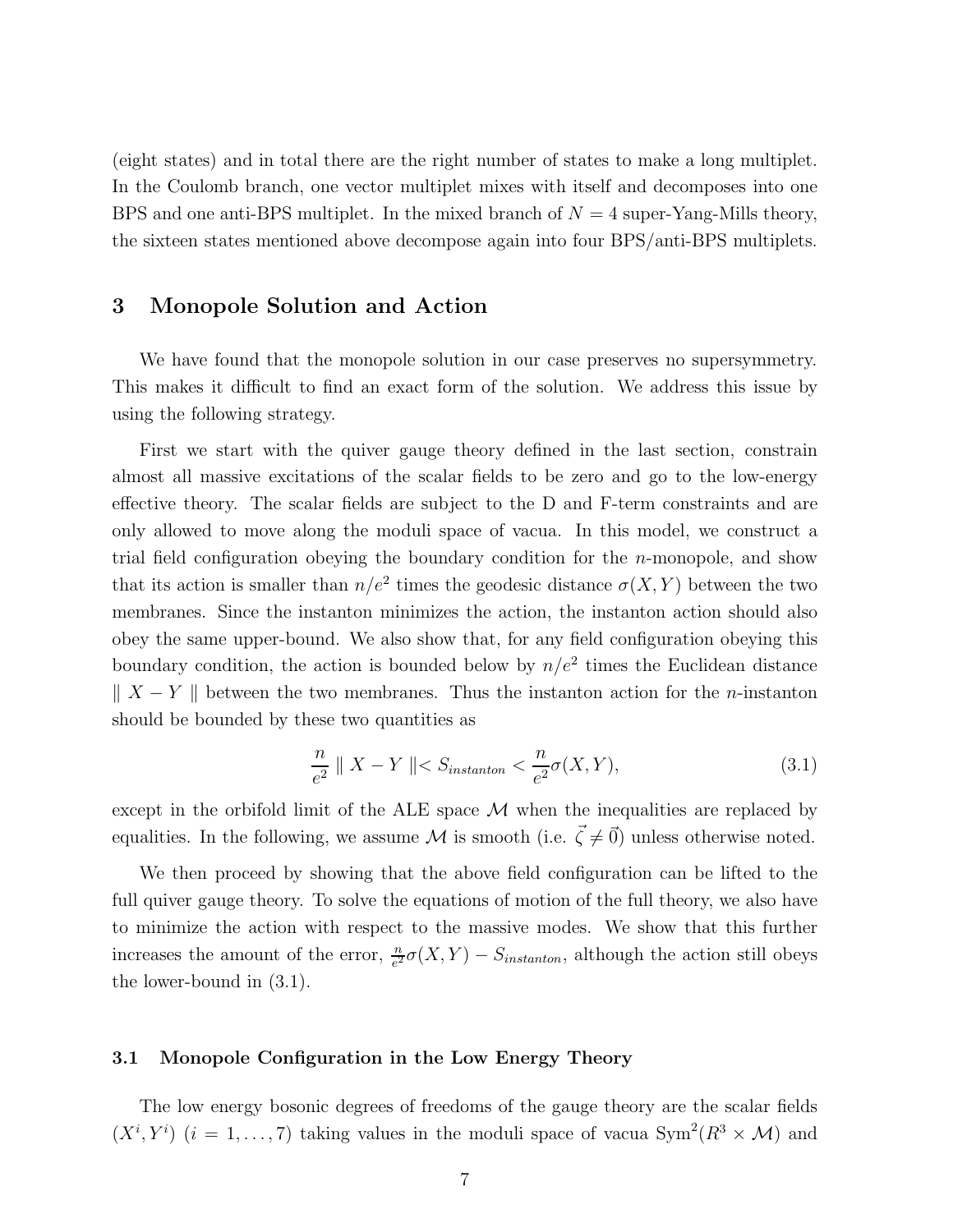the gauge field  $a_{\mu}^{a}$  ( $a = 1, 2$ ) of the  $U(1) \times U(1)$  subgroup of the diagonal  $U(2)$  and are described by the Lagrangian density,

$$
e^{2}\mathcal{L}_{eff} = \frac{1}{4} \sum_{a=1,2} (\partial_{[\mu,} a^{a}_{\nu]})^{2} + \frac{1}{2} g_{ij}(X) \partial_{\mu} X^{i} \partial_{\mu} X^{j} + \frac{1}{2} g_{ij}(Y) \partial_{\mu} Y^{i} \partial_{\mu} Y^{j}, \tag{3.2}
$$

where  $g_{ij}$  is the metric of the space  $R^3 \times M$ .

In order to construct the monopole, we need to retain the W-bosons  $A^{\pm}_{\mu}$  of the diagonal  $U(2)$  which are generically massive on the moduli space  $Sym^2(R^3 \times M)$  but become massless at the diagonal of the symmetric product where the two membranes coincide. We therefore consider the  $U(2)$  gauge theory<sup>1</sup> with the following Lagrangian density,

$$
e^{2}\mathcal{L}_{eff} = \frac{1}{4}\text{tr}\ F_{\mu\nu}^{2} + \frac{1}{2}g_{ij}(X)\partial_{\mu}X^{i}\partial_{\mu}X^{j} + \frac{1}{2}g_{ij}(Y)\partial_{\mu}Y^{i}\partial_{\mu}Y^{j} + 2 \parallel X - Y \parallel^{2} A_{\mu}^{+} A_{\mu}^{-} \quad (3.3)
$$

where  $|| X - Y ||$  is the W-boson mass given as follows. Recall that the original quiver gauge theory has three real scalar fields  $\vec{\varphi}_i$  in the adjoint representation for each  $U(2)_i$ , and a pair of complex scalars  $(Q_i, \tilde{Q}_i)$  which is in  $(2_i, \bar{2}_{i+1})$  for each  $U(2)_i \times U(2)_{i+1}$ . At each point of the moduli space  $(X, Y)$ , these matrix-valued scalars can be diagonalized  $[20]$  as

$$
\vec{\varphi}_i = \begin{pmatrix} \vec{\varphi}(X) & 0 \\ 0 & \vec{\varphi}(Y) \end{pmatrix}, \quad Q_i = \begin{pmatrix} b_i(X) & 0 \\ 0 & b_i(Y) \end{pmatrix}, \quad \tilde{Q}_i = \begin{pmatrix} \tilde{b}_i(X) & 0 \\ 0 & \tilde{b}_i(Y) \end{pmatrix}.
$$
 (3.4)

Here both  $(b_i(X), \tilde{b}_i(X))$  and  $(b_i(Y), \tilde{b}_i(Y))$  obey the D and F-term constraints of the  $\prod_i U(1)_i$  gauge theory for a single membrane located at X and Y respectively. The Euclidean distance  $|| X - Y ||^2$  is then defined as

$$
\|X - Y\|^2 \equiv n|\vec{\varphi}(X) - \vec{\varphi}(Y)|^2 + \sum_i (|b_i(X) - b_i(Y)|^2 + |\tilde{b}_i(X) - \tilde{b}_i(Y)|^2). \tag{3.5}
$$

In other words,  $\| X - Y \|$  is the Euclidean distance of some representative points of X and Y in the vector space for the scalar fields of the  $\prod_i U(1)_i$  gauge theory for a single

<sup>&</sup>lt;sup>1</sup>The action in (3.3) is actually the  $\overline{U(2)}$  gauge theory in a specific unitary gauge, namely one where all scalar fields are diagonal. (In the quiver gauge theory, all scalar fields transform in the adjoint of the diagonal  $U(2)$ ). By introducing an additional 'compensating'  $U(2)$  valued field one can make (3.3) into a gauge theory where the gauge has not yet been fixed. The unitary gauge chosen here is equivalent to choosing the gauge  $\phi =$  diagonal in the usual BPS equation  $F = *D\phi$ . For the BPS monopole solution, this gauge cannot be chosen globally, but only on the two hemispheres of a sphere at infinity. Along the equator, one has to glue the solutions together using a non-trivial transition function. In principle we would have to do the same thing for the trial monopole configuration that we will construct, but it is easy to see that exactly the same transition functions can be used to promote our trial configuration into an everywhere well-defined configuration.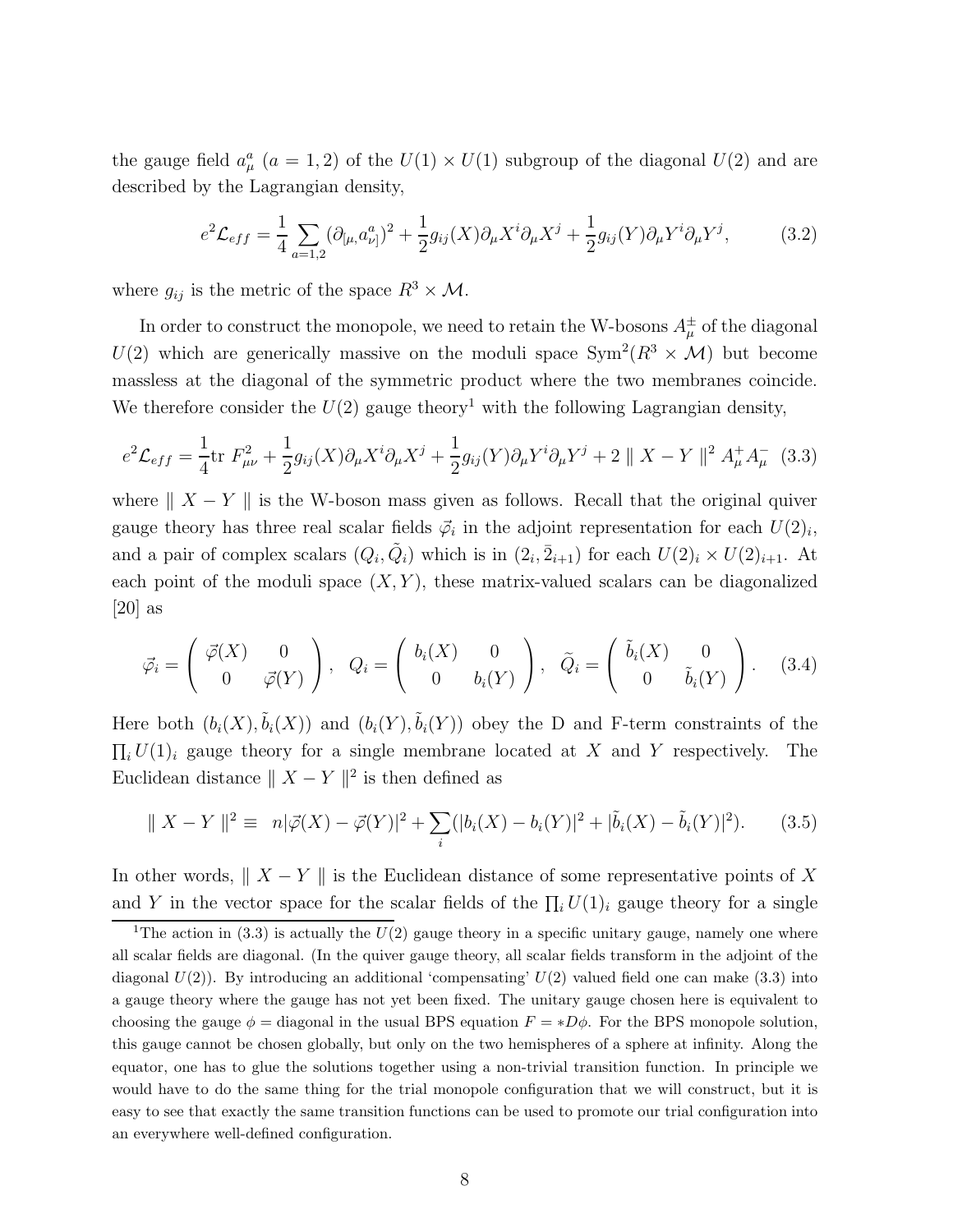membrane. That the W-boson mass of the low energy theory is equal to the Euclidean distance in the total field space of the quiver gauge theory was pointed out in [9]. The value of the Euclidean distance clearly depends on how to take the representative points (3.4). Below we will specify how it is done in our case.

Let us first rewrite the action (3.3). For a function  $f(X, Y)$  on  $\text{Sym}^2(R^3 \times \mathcal{M})$ , define

$$
\Lambda = \left( \begin{array}{cc} f(X,Y) & 0 \\ 0 & -f(X,Y) \end{array} \right). \tag{3.6}
$$

We can use this to recombine the kinetic term for the gauge field as

$$
\text{tr } F_{\mu\nu}^2 = \text{tr } (F_{\mu\nu} - \epsilon_{\mu\nu\rho} D_{\rho} \Lambda)^2 + 2d \text{ tr } F \Lambda - 2(\partial_{\mu} f)^2 - 8f(X, Y)^2 A_{\mu}^+ A_{\mu}^-.
$$
 (3.7)

The effective Lagrangian density (3.3) then becomes

$$
e^{2}\mathcal{L}_{eff} = \frac{1}{4}\text{tr}\left(F_{\mu\nu} - \epsilon_{\mu\nu\rho}D_{\rho}\Lambda\right)^{2} + \frac{1}{2}(\partial_{\mu}X^{i}, \partial_{\mu}Y^{i})M_{ij}\left(\frac{\partial_{\mu}X^{j}}{\partial_{\mu}Y^{j}}\right) +
$$

$$
+\frac{1}{2}d\text{ tr}\left[F\Lambda + 2\left[\parallel X - Y\parallel^{2} - f(X, Y)^{2}\right]A_{\mu}^{+}A_{\mu}^{-}.\tag{3.8}
$$

where the matrix  $M_{ij}$  is given by

$$
M_{ij} = \begin{pmatrix} g_{ij}(X) - \frac{1}{2} \frac{\partial f}{\partial X^i} \frac{\partial f}{\partial X^j} & -\frac{1}{2} \frac{\partial f}{\partial X^i} \frac{\partial f}{\partial Y^j} \\ -\frac{1}{2} \frac{\partial f}{\partial Y^i} \frac{\partial f}{\partial X^j} & g_{ij}(Y) - \frac{1}{2} \frac{\partial f}{\partial Y^i} \frac{\partial f}{\partial Y^j} \end{pmatrix}.
$$
 (3.9)

We now construct a field configuration which sets the first two terms in the Lagrangian density (3.8) to be zero. This can be done by making use of the standard BPS monopole solution to the  $SU(2)$  gauge theory with a single adjoint scalar field  $\Phi(x)$ . The BPS equation for them is

$$
F_{\mu\nu} = \epsilon_{\mu\nu\rho} D_{\rho} \Phi. \tag{3.10}
$$

A general n-monopole solution to (3.10) is given by Corrigan and Goddard [26]. By choosing our  $U(2)$  gauge field  $A_{\mu}$  to be equal the *n*-monopole solution to (3.10) and by requiring the massless scalars  $(X, Y)$  to obey

$$
f(X(x), Y(x)) = \phi(x), \quad (\pm \phi: \text{ eigenvalues of } \Phi), \tag{3.11}
$$

we can set the first term in the Lagrangian density (3.8) to be zero.

So far the function  $f(X, Y)$  has been arbitrary. To obtain the upper bound in (3.1) we choose the function to be the geodesic distance between  $X$  and  $Y$ ,

$$
f(X,Y) = \sigma(X,Y). \tag{3.12}
$$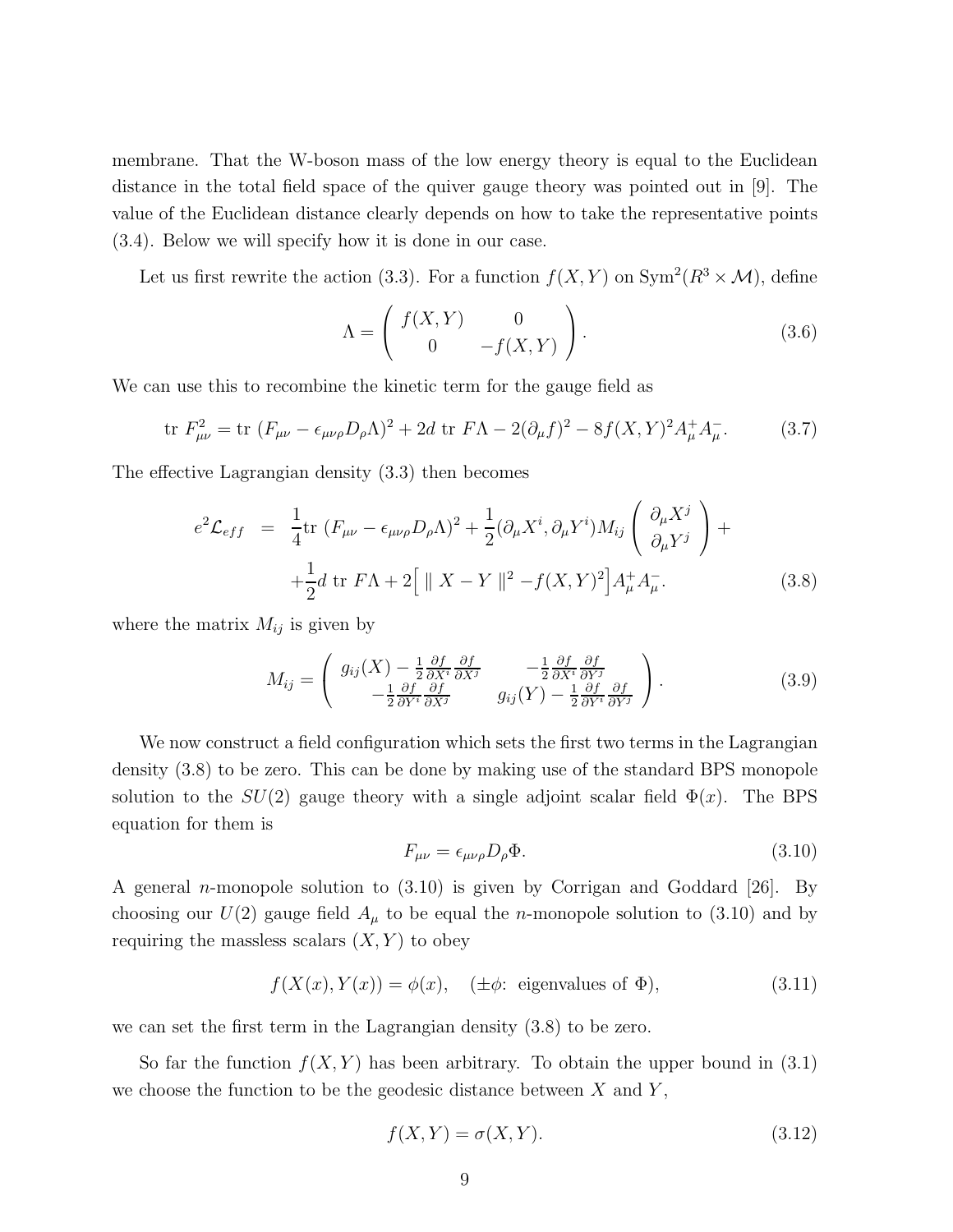With this choice, the matrix  $M_{ij}$  is positive semi-definite. This follows from the Hamilton-Jacobi equation for the geodesic distance

$$
g^{ij}(X)\frac{\partial\sigma}{\partial X^i}\frac{\partial\sigma}{\partial X^j} + g^{ij}(Y)\frac{\partial\sigma}{\partial Y^i}\frac{\partial\sigma}{\partial Y^j} = 1.
$$
\n(3.13)

The second term in the Lagrangian density (3.8) can be set to be zero if  $(\partial_{\mu}X^{i}, \partial_{\mu}Y^{i})$  is the zero eigenvector of the matrix  $M_{ij}$ , namely

$$
g_{ij}(X)\partial_{\mu}X^{j} = \frac{\partial \sigma}{\partial X^{i}}\partial_{\mu}\sigma(X(x), Y(x))
$$
  
\n
$$
g_{ij}(Y)\partial_{\mu}Y^{j} = \frac{\partial \sigma}{\partial Y^{i}}\partial_{\mu}\sigma(X(x), Y(x)).
$$
\n(3.14)

To solve this equation, we use the following property of geodesics. Suppose  $(X_0(\tau), Y_0(\tau))$ is a geodesics on  $Sym^2(R^3 \times M)$  with  $\tau$  being the proper time and with the initial condition

$$
X_0 = Y_0 \quad \text{at } \tau = 0. \tag{3.15}
$$

Because of the property of geodesics,

$$
g_{ij}(X_0)\frac{dX_0^j}{d\tau} = \frac{\partial \sigma(X_0, Y_0)}{\partial X_0^i}, \ \ g_{ij}(Y_0)\frac{dY_0^j}{d\tau} = \frac{\partial \sigma(X_0, Y_0)}{\partial Y_0^i}.
$$
 (3.16)

the equations  $(3.11)$  and  $(3.14)$  are both satisfied by setting

$$
X(x) = X_0(\phi(x)), \quad Y(x) = Y_0(\phi(x)).
$$
\n(3.17)

Thus we find that, for the field configuration given by (3.10) and (3.17), the Lagrangian density (3.8) becomes

$$
e^{2}\mathcal{L}_{eff} = \frac{1}{2}d \text{ tr } F\Lambda + 2\Big[\parallel X - Y \parallel^{2} - \sigma(X, Y)^{2}\Big]A_{\mu}^{+}A_{\mu}^{-}.
$$
 (3.18)

The second term in the right-hand side is negative definite for the following reason. As we will show in the next subsection, in order to lift the above monopole solution to the original quiver gauge theory, we must choose a gauge slice for the  $\prod_i U(2)_i$  gauge symmetry that is normal to the gauge variation at any value of  $\tau$ . For such a choice, the hyper-Kähler quotient metric induced on the geodesic is the same as the restriction of the flat Euclidean metric to the gauge slice, and the geodesic length  $\sigma(X, Y)$  is the same as the length of the slice measured by the flat metric. Since  $|| X - Y ||$  is the length of the straight segment connecting the same end points measured by the same flat metric, this must be smaller than the length of the slice which is equal to  $\sigma(X, Y)$ . Since the first term of (3.18) is a total derivative, its integral is determined by the n-monopole boundary condition. Thus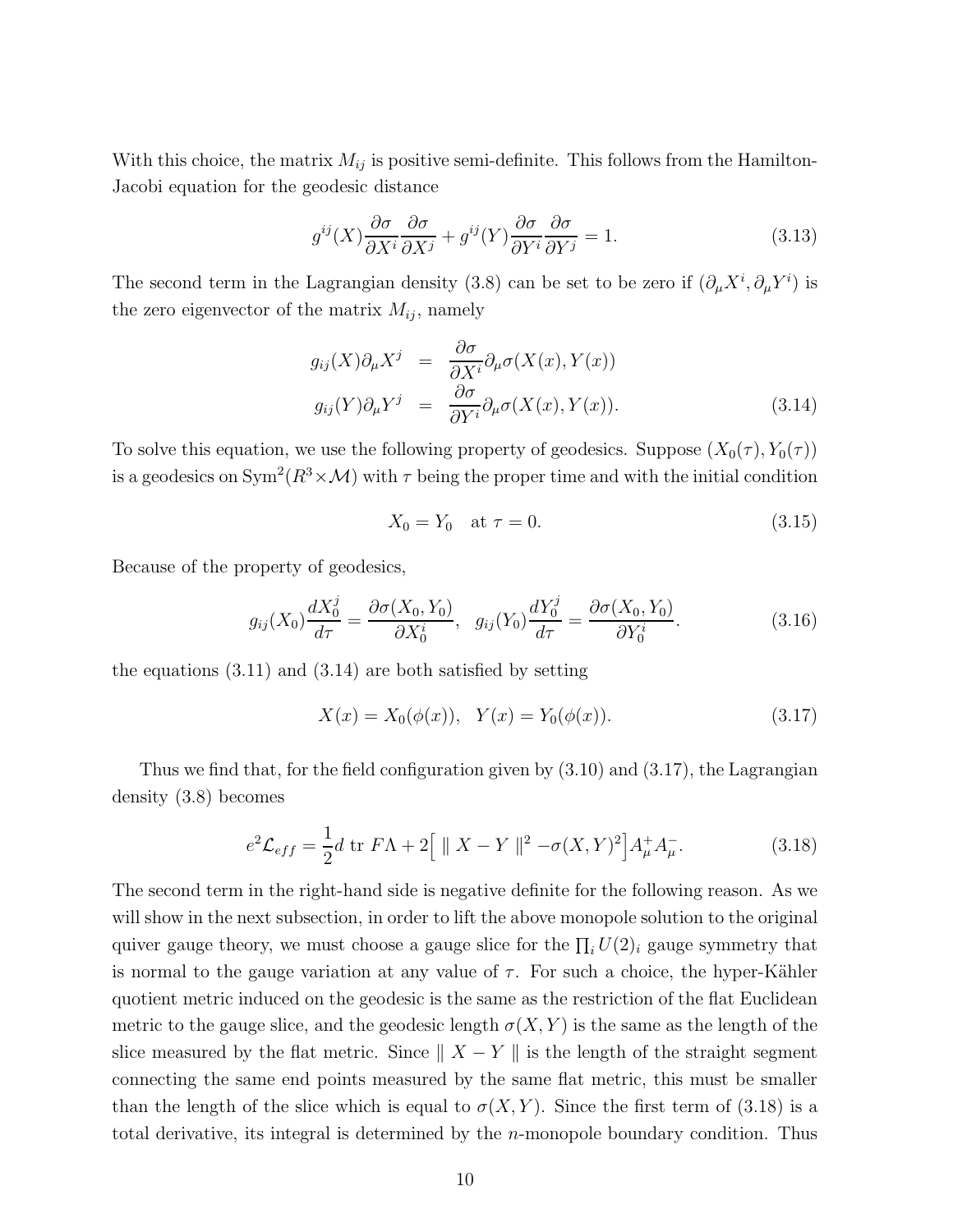we find that the action for the field configuration (3.10), (3.17) is bounded above by the geodesic distance as

$$
S_{eff} = \int d^3x \mathcal{L}_{eff} < \frac{n}{e^2} \sigma(X, Y)_{|x \to \infty} \tag{3.19}
$$

Since the instanton minimizes the action,  $S_{instanton}$  is smaller than the action  $S_{eff}$  for the trial monopole configuration considered here. Thus it should also obey the same upper bound.

We can also use (3.8) to find a lower bound on the instanton action. For this, we set  $f(X, Y)$  to be the Euclidean distance  $|| X - Y ||$ . The Lagrangian density then becomes

$$
e^{2}\mathcal{L}_{eff} = \frac{1}{4}\text{tr}\left(F_{\mu\nu} - \epsilon_{\mu\nu\rho}D_{\rho}\Lambda\right)^{2} + \frac{1}{2}(\partial_{\mu}X^{i}, \partial_{\mu}Y^{i})M_{ij}\left(\frac{\partial_{\mu}X^{j}}{\partial_{\mu}Y^{j}}\right) + \frac{1}{2}d\text{ tr }F\Lambda. \tag{3.20}
$$

It is easy to see that the matrix  $M_{ij}$  is now strictly positive definite and the second term in the right-hand side is positive. We thus obtain the lower bound

$$
\frac{n}{e^2} \parallel X - Y \parallel < S_{eff} \tag{3.21}
$$

for any field configuration satisfying the  $n$ -monopole boundary condition.

#### 3.2 Estimate of the Error

Let us estimate the size of the error,

$$
\frac{n}{e^2}\sigma(X,Y) - S_{eff} = \frac{2}{e^2} \int d^3x \Big[ \sigma(X(x),Y(x))^2 - ||X(x) - Y(x)||^2 \Big] A^+_{\mu} A^-_{\mu}.
$$
 (3.22)

When  $n = 1$ , the main contribution to the error comes from the region where the distance r from the center of monopole is less than the Compton wavelength of the W-boson. When the distance between X and Y is shorter than the typical curvature radius  $R_c$  of M, the difference between the geodesic distance and the Euclidean distance is estimated as

$$
\sigma(X,Y)^{2} - ||X - Y||^{2} \sim \frac{\sigma^{4}(X,Y)}{R_{c}^{2}}.
$$
\n(3.23)

In our monopole configuration,

$$
\sigma(X(r), Y(r)) = \phi(r)
$$
  
=  $\sigma \coth(\sigma r) - \frac{1}{r}$ , (3.24)

where  $\sigma$  in the right-hand side is the value of  $\sigma(X, Y)$  at  $r = \infty$ . By combining with the known expression for the W-bosons  $A^{\pm}$  in the BPS solution, we find

$$
\left[\sigma^2(X,Y) - \|X - Y\|^2\right]A^+_\mu A^-_\mu \sim \frac{\sigma^6}{R_c^2}F(\sigma r),\tag{3.25}
$$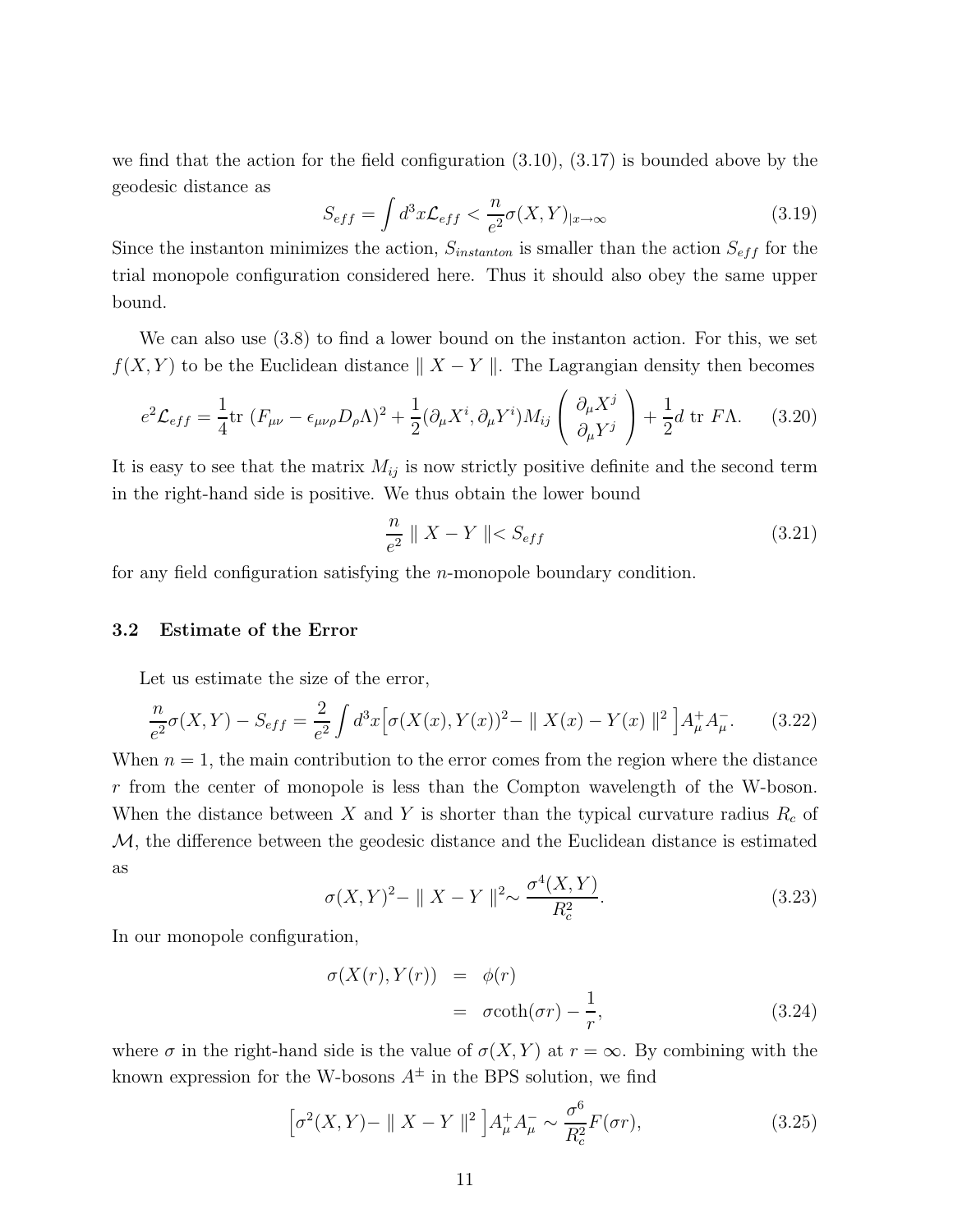where  $F(\xi)$  is a certain function which decays exponentially for large  $\xi$ . The error (3.22) for  $n = 1$  is then estimated as

$$
\frac{1}{e^2}\sigma(X,Y) - S_{eff} \sim \frac{\sigma^3}{e^2 R_c^2} \int_0^\infty d\xi \xi^2 F(\xi). \tag{3.26}
$$

This in fact is of the same order as the difference of the geodesic distance and the Euclidean distance between X and Y. Because of the exponential suppression by  $F(\sigma r)$ , the main contribution to the integral (3.22) is from the region within the Compton wavelength of the W-boson. Since the instanton action  $S<sub>instanton</sub>$  is in general smaller than the trial monopole configuration, the actual error  $\frac{1}{e^2}\sigma - S_{instanton}$  for the instanton action can be larger than the one given by (3.26).

Now let us estimate the magnitude of the error for an arbitrary value of n. For this, it is easiest to consider the case of the well-separated BPS monopoles as our trial configuration. If the distance between monopoles is larger than the Compton wavelength of the W-boson, the behavior of the  $n$ -monopole solution near the core of each monopole can be approximated by that of the single monopole solution. Since the integrand of (3.22) is positive definite, there is no possibility of cancellation of the errors. Thus for the well-separated  $n$ -monopole,

$$
\frac{n}{e^2}\sigma(X,Y) - S_{eff} \sim \frac{n\sigma^3}{e^2 R_c^2} \int_0^1 d\xi \xi^2 F(\xi). \tag{3.27}
$$

Since the instanton action is smaller than that of the trial configuration, the actual error can be larger than this. Thus we find that the difference between the geodesic distance n  $\frac{n}{e^2}\sigma(X,Y)$  and the instanton action  $S_{instanton}$  is at least of the order n for large n.

### 3.3 Lifting to the Quiver Gauge Theory

The low-energy theory with the Lagrangian density (3.3) is not renormalizable in three dimensions. It could still be used for computations if the energy scale of the problem is smaller than that set by the curvature of the moduli space  $\mathcal{M}$ . The energy scale for the instanton solution is determined by how fast the fields  $A_{\mu}$ , X and Y change on the membrane worldvolume and it is controlled by the values of  $X$  and  $Y$  at the infinity, typically by the distance  $\sigma(X, Y)$  between the membranes. Thus we expect that computations done in the low-energy theory (3.3) suffer large corrections when the distance  $\sigma(X, Y)$  is comparable to the curvature radius of M. In particular, for the purpose of computing subleading terms in the weak curvature expansion of the scattering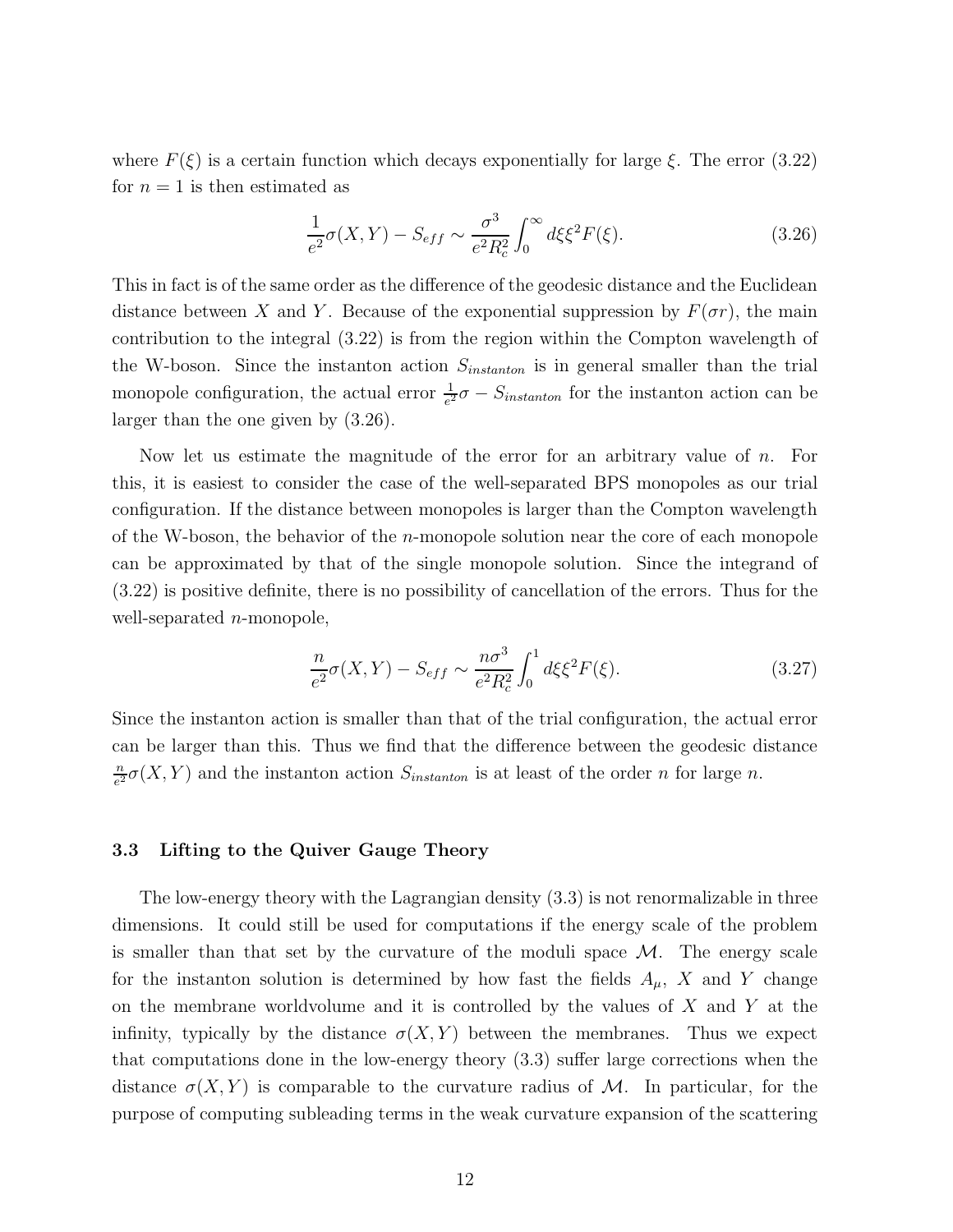amplitudes, the analysis using the low-energy theory is not sufficient and we have to use the renormalizable gauge theory discussed in section 2.

It turns out that the instanton action for the full quiver gauge theory obeys the same bound (3.1) as the instanton action for the low-energy effective theory. In this subsection, we show that the field configuration constructed in the previous subsection can be lifted to that of the quiver gauge theory and that the value of the action for the lifted configuration remains the same. Thus the upper-bound for the instanton action given by (3.1) also holds for the quiver gauge theory. In the next subsection, we show that the instanton action for the quiver gauge theory is in fact lower than that of the low energy theory, but is still bounded from below as in (3.1).

First let us briefly review the procedure to obtain the non-linear sigma model on the Kähler quotient as the classical low-energy effective theory of the quiver gauge theory. (The sigma model on the *hyper*-Kähler quotient can be obtained simply by restricting to the zero of the F-term potential.) Suppose we are given a complex scalar field  $\Phi$  in a representation of the gauge group  $G$ , with the Lagrangian density

$$
\mathcal{L} = \frac{1}{2e^2} || F_{\mu\nu} ||^2 + || D_{\mu}\Phi ||^2 + \frac{e^2}{2} \sum_{a=1}^{\dim G} |\Phi^{\dagger} T_a \Phi - \zeta_a|^2.
$$
 (3.28)

The last term is the D-term potential where  $T_a$ 's are the generators of the gauge group and  $\zeta_a$  is the FI parameter which has values in the center of the gauge group only. We consider for simplicity only the region of the values of the scalar field where the gauge group is completely broken. The gauge field acquires a mass from the second term and we can first integrate out the gauge field. The second term  $||$   $D\Phi$   $||^2$  contains terms linear and quadratic in the gauge field and we can eliminate the gauge field by completing the square, ignoring their kinetic terms for the moment. The variation of this term with respect to the gauge field is expressed, with the aid of the D-term constraint, as  $\delta \parallel D\Phi \parallel^2 = -2\delta A^a_\mu \Phi^{\dagger} T_a D_\mu \Phi$ . It is extremized if

$$
M_{\bar{a}b}A^b_\mu = -(T_a \Phi)^\dagger \partial_\mu \Phi \tag{3.29}
$$

where  $M_{\bar{a}b} = (T_a \Phi)^{\dagger} T_b \Phi$  is a matrix which has an inverse  $M^{b\bar{a}}$  if the gauge group is completely broken by  $\Phi$ . Next, we solve (3.29) with respect to  $A^b_\mu$  and plug the solution into  $||D\Phi||^2$ . We obtain

$$
\|D\Phi\|^2\Big|_{(3.29)} = \partial_\mu \Phi^\dagger \partial^\mu \Phi - \left[\partial_\mu \Phi^\dagger T_b \Phi\right] M^{b\bar{a}} \left[ (T_a \Phi)^\dagger \partial_\mu \Phi\right].\tag{3.30}
$$

This yields the non-linear sigma model Lagrangian density  $G_{i\bar{j}}\partial_\mu X^i\partial_\mu X^{\bar{j}}$  on the Kähler quotient for an arbitrary choice of the gauge slice  $X \to \Phi(X)$  in the D-constrained manifold.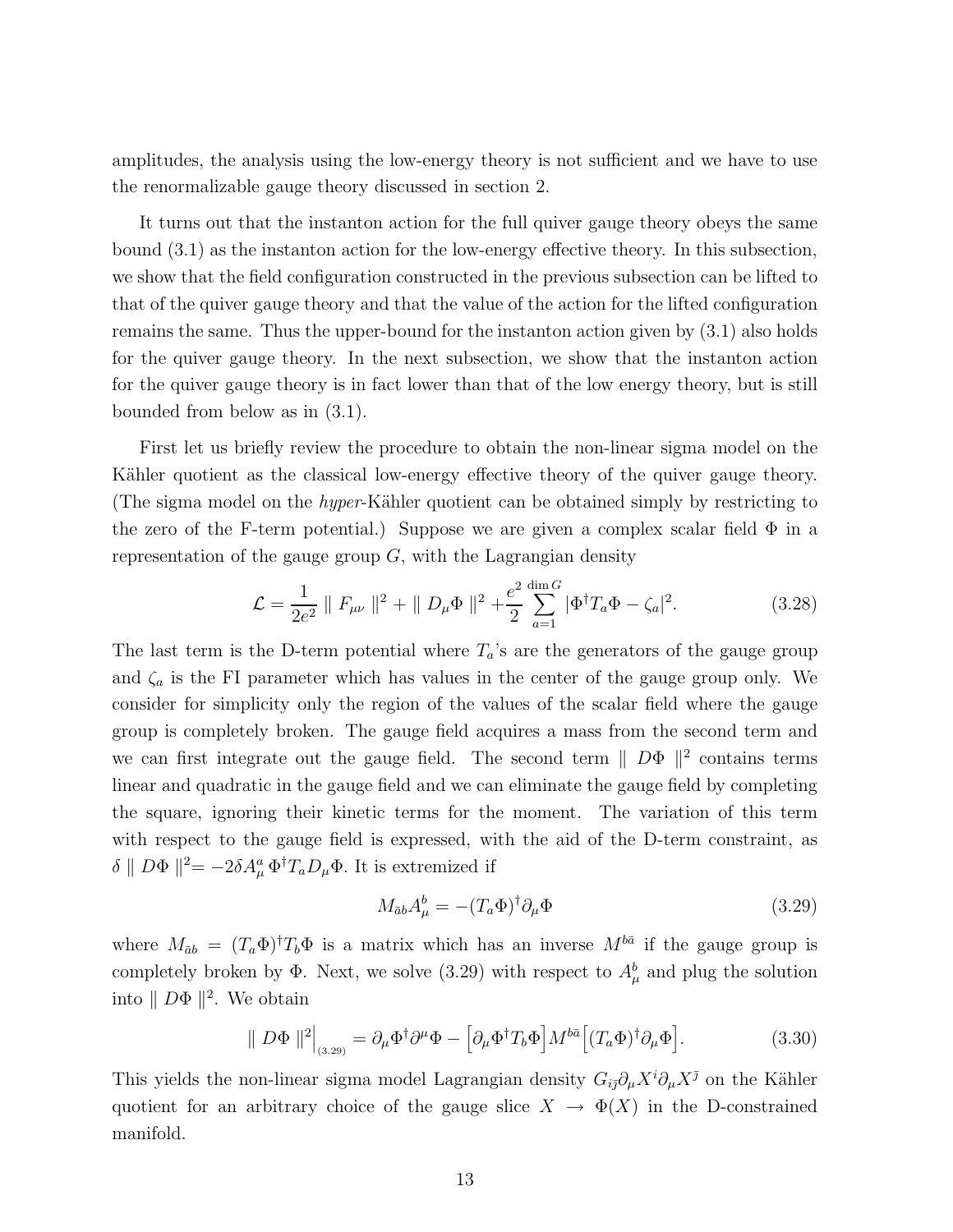Substituting (3.29) into the gauge kinetic term  $|| F_{\mu\nu} ||^2$ , we obtain a higher derivative term for Φ. Therefore the resulting Lagrangian density would be in general different from the one given by (3.3). Fortunately this is not the case for the monopole solution constructed in the previous subsection. If we can choose a gauge slice  $\Phi(X)$  so that it is everywhere normal to the gauge orbit, the right-hand side of (3.29) vanishes. In general, such a slice may or may not exist. If it exists, the term in  $\|D\Phi\|^2$  linear in  $A_\mu$  vanishes for such a gauge slice and the second term of (3.28) becomes of the form

$$
\parallel D\Phi\parallel^2 = G_{i\bar{j}}\partial_\mu X^i \partial_\mu X^{\bar{j}} + \parallel A_\mu \Phi(X)\parallel^2.
$$
 (3.31)

Therefore we can set the gauge field  $A_{\mu}$  to be equal to zero and still get the non-linear sigma-model Lagrangian density.

In our quiver gauge theory, such a normal slice does not exist for a generic configuration  $(X(x), Y(y))$ . Fortunately our monopole solution is special in the sense that it evolves along a one-dimensional subspace in the total field space. This is because  $(X, Y)$  depends on  $x^{\mu}$  only through the single function  $\phi(x)$  as in (3.17). Therefore we can choose a normal slice for this configuration and obtain (3.31) for the kinetic term of the scalar field. The normal section can be chosen so that all bifundamentals are simultaneously diagonalized as in  $(3.5)$ . If we keep only the gauge field of the diagonal  $U(2)$  subgroup, then the term quadratic in  $A_{\mu}$  in (3.31) is

$$
\| A_{\mu} \Phi(X, Y) \|^2 = \| X - Y \|^2 A_{\mu}^+ A_{\mu}^-, \tag{3.32}
$$

where  $|| X - Y ||^2$  is defined by (3.5). Thus, the Lagrangian density of the quiver gauge theory for this configuration is the same as  $\mathcal{L}_{eff}$  in (3.3) if we set all the massive fields equal to zero, except for the W-bosons in the diagonal  $U(2)$  subgroup.

#### 3.4 Effects of Massive Modes

We have shown that there is a particular configuration of the quiver gauge theory, satisfying the boundary condition for the  $n$ -monopole, such that its action is bounded from above by  $\frac{n}{e^2} \sigma(X, Y)$ . The configuration, however, may not be a solution to the full equations of motion of the quiver theory as we are simply setting the massive fields to be equal to zero, except for the W-boson of the diagonal  $U(2)$ . In this subsection, we will estimate the effects of the massive modes. We will show that they increase the amount of the error estimated in section 3.2.

When we turn on the massive modes of the scalar fields, the monopole solution will deviate from the BPS configuration (3.10), (3.17). The massive modes are not negligible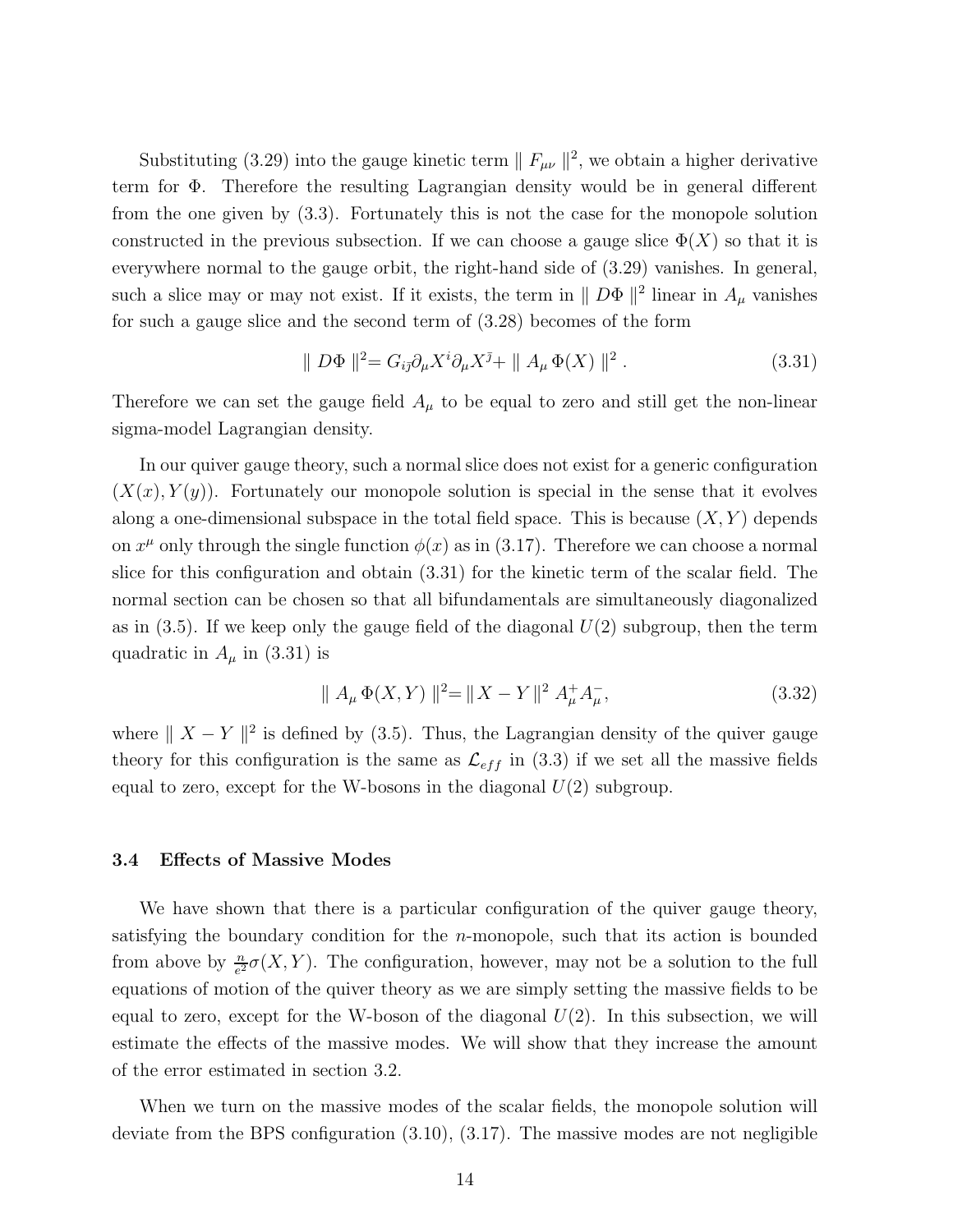when the moduli space embedded in the large field space has non-zero extrinsic curvature. In such a case, the motion of the massless modes along the moduli space in general generates a centrifugal force (or rather centripetal force in this case as we are considering an Euclidean rather and Minkowskian equation of motion), which will cause the trajectory to deviate from the moduli space. The situation is illustrated in figure 2. Here we will show that, unless the FI parameters  $\vec{\zeta}$  are all equal to zero, the centripetal force is nonzero. The case with  $\vec{\zeta} = 0$  corresponds to the orbifold limit of M. Thus, with the massive fields turned on, the monopole solution deviates from the BPS configuration found in the previous section. This is an additional difficulty in finding an exact form of the instanton solution. However, the very fact that the actual solution deviates from the BPS solution means that the action for the solution is smaller than the one evaluated in the last two subsections.



Figure 2: The trajectory does not follow the ground state of the potential due to the centripetal force.

Let us study how the solution deviates from the sigma-model solution. In the gauge theory described in section 2.1, there is one hypermultiplet field  $(Q_i, \tilde{Q}_i)$  which is in  $(2_i, \bar{2}_i)$ for each  $U(2)_i \times U(2)_{i+1}$ . The D and F-terms for each  $U(2)_i$  are

$$
D_i^A = \sigma_{ab}^A \left( \Phi_{i-1}^{\dagger a} \Phi_{i-1}^b - \bar{\Phi}_i^a \Phi_i^{\dagger b} \right) = \zeta_i^A \mathbf{1}_i,\tag{3.33}
$$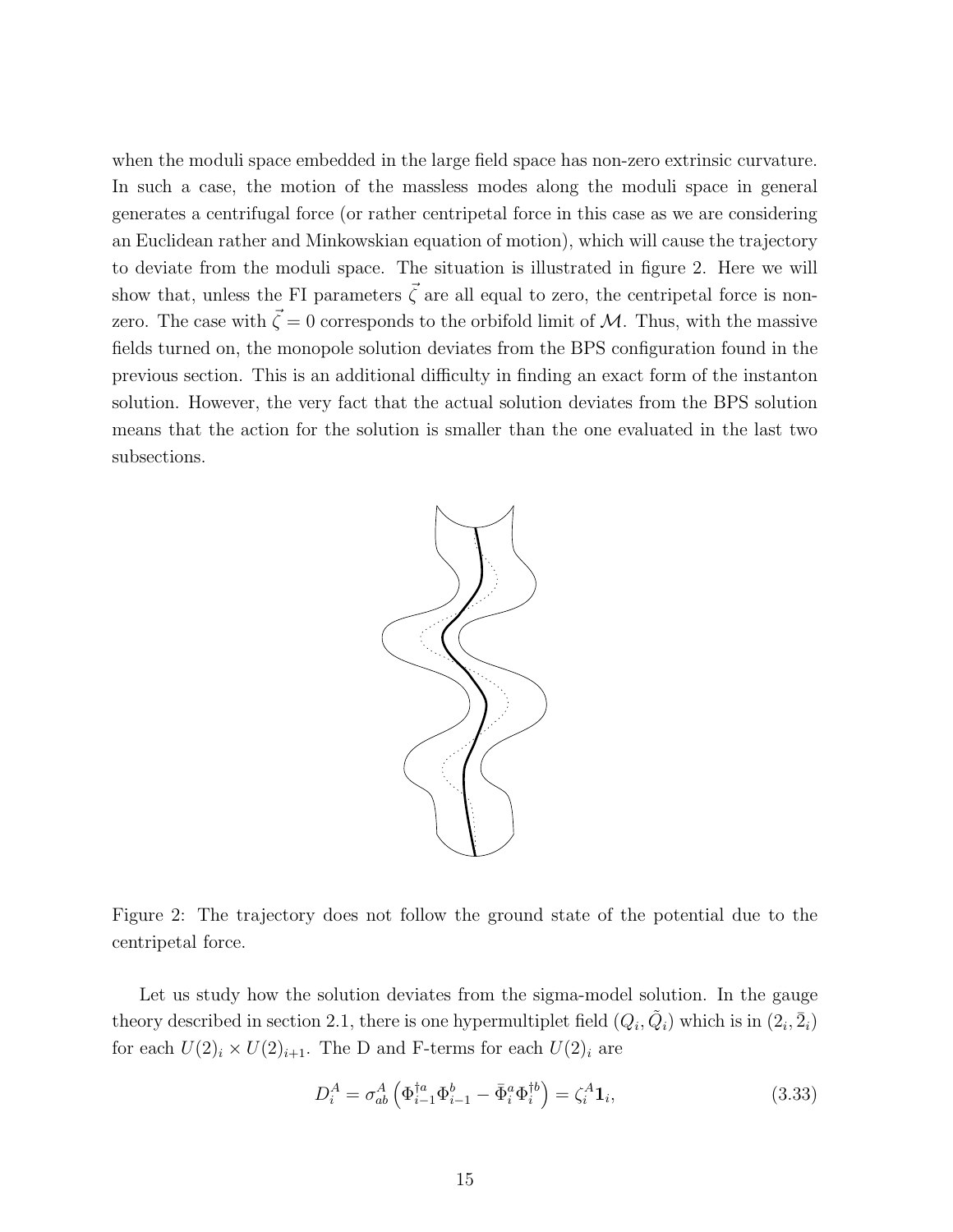where  $a, b = 1, 2$  are the hyperkähler indices as

$$
(\Phi_i^1, \Phi_i^2) = (Q_i, \tilde{Q}_i^*), \tag{3.34}
$$

and  $\sigma^{A=1,2,3}$  are the standard Pauli matrices. The potential for the scalar fields of the gauge theory is then

$$
V(\Phi) = \sum_{i} \sum_{A=1}^{3} \text{tr} |D_i^A - \zeta_i^A \mathbf{1}_i|^2,
$$
\n(3.35)

where tr is over the  $U(2)_i$  gauge group representation.

Suppose the general solution to  $V(\Phi) = 0$  is parametrized by moduli fields  $\phi^{\alpha}$  as  $\Phi_i^a = \Phi_{i(0)}^a(\phi)$ . By construction, the BPS configuration satisfies

$$
\left(\frac{\partial D_i^A}{\partial \Phi_i^a}\right)_{|\Phi = \Phi_0} \frac{\partial \Phi_{i(0)}^a}{\partial \phi^\alpha} = 0, \tag{3.36}
$$

namely normal vectors to the moduli space are given by derivatives of the D-terms  $D_i^A$ with respect to  $\Phi$ , modulo gauge transformation. As the metric in the total field space is flat, the centripetal force is given by

$$
F_i^A = \left(\frac{\partial D_i^A}{\partial \Phi_i^a}\right)_{|\Phi = \Phi_0} \frac{\partial^2 \Phi_{i(0)}^a}{\partial \phi^{\alpha} \partial \phi^{\beta}} D_{\mu} \phi^{\alpha} D^{\mu} \phi^{\beta}
$$
  
=  $\sigma_{ab}^A \left(D_{\mu} \Phi_{(0)i-1}^{\dagger a} D^{\mu} \Phi_{(0)i-1}^b - D_{\mu} \bar{\Phi}_{(0)i}^a D^{\mu} \Phi_{(0)i}^{\dagger b}\right).$  (3.37)

Here we used (3.36) a couple of times to reduce the equation.

Now we are ready to show that the centripetal force  $F_i^A$  is in fact non-zero for the solution constructed in the previous section, except in the orbifold limit of  $M$ . As the fields  $\Phi$  in the monopole configuration depend on x through the propertime  $\tau = \phi(x)$ , the vanishing of the force  $F_i^a = 0$  would require

$$
\sigma_{ab}^A \left( D_\tau \Phi_{(0)i-1}^{ \dagger a} D_\tau \Phi_{(0)i-1}^b - D_\tau \bar{\Phi}_{(0)i}^a D_\tau \Phi_{(0)i}^{ \dagger b} \right) = 0. \tag{3.38}
$$

This, however, is the same as the D and F-term constraints for  $\text{Sym}^2(R^3 \times \mathcal{M})$  with  $\vec{\zeta} = 0$ . This means that  $D_r \Phi_{(0)}$  is on the orbifold. It is straightforward to show that this is possible only if  $\Phi_{(0)}$  itself is on the orbifold. This means  $\vec{\zeta} = 0$ . Thus we find that the centripetal force is non-zero unless  $\vec{\zeta} = 0.$ 

On the other hand, the action is clearly larger than the Euclidean distance in the total field space. To see this, suppose we remove the D an F-term potentials from the Lagrangian density. We then have the  $\prod_i U(2)_i$  gauge theory coupled to massless scalar fields. By using the standard BPS argument, one can easily show that the action for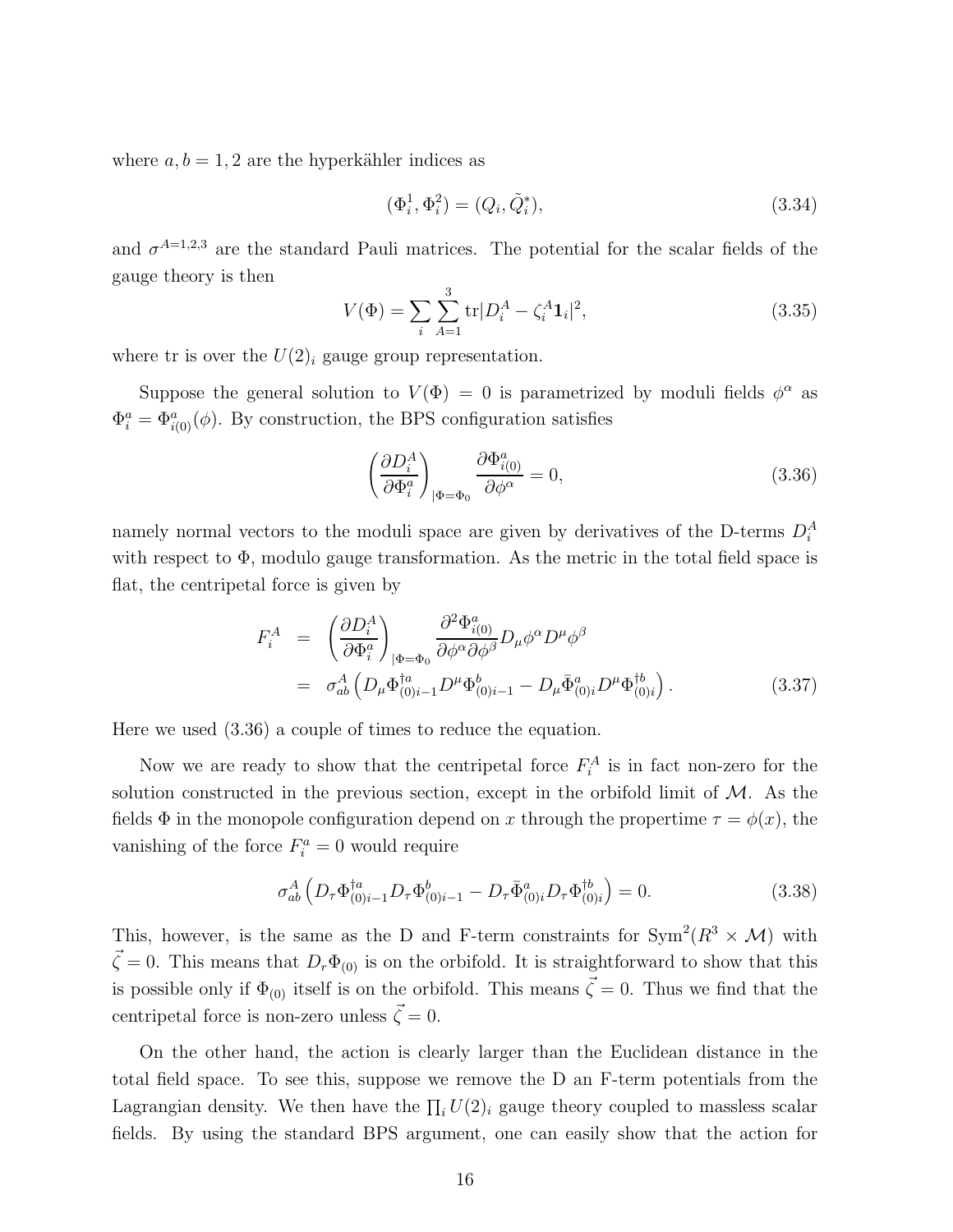the field configuration obeying the  $n$ -monopole boundary condition is bounded below by n  $\frac{n}{e^2}$  ||  $X - Y$  ||. Adding the D and F-term potentials back would simply increase the value of the action. Thus the action of the quiver gauge theory is also bounded below by the Euclidean distance.

This concludes the proof of the inequality

$$
\frac{n}{e^2} \parallel X - Y \parallel^2 < S_{instanton} < \frac{n}{e^2} \sigma(X, Y), \tag{3.39}
$$

and the estimate of the error  $\frac{n}{e^2}\sigma(X,Y) - S_{instanton}$ .

## 4 Instanton Calculation

In this section we briefly summarize some aspects of the instanton calculation that one needs to do in order to compute the leading term in the membrane scattering process. We will work in the orbifold limit where all F-I parameters vanish. In this limit we we will see that there are precisely eight fermionic zero modes, all originating in the broken supersymmetries. Turning on the FI parameters will make the calculation quite a bit more involved, but it is clear that for sufficiently small parameters the number of fermionic zeromodes will remain eight and that the resulting amplitude will be nonvanishing.

To perform the instanton calculation we adapt the notation of [13] in order to facilitate a comparison with the  $N = 8$  calculation done in that paper. Thus, we start with  $N = 1$ supersymmetric Yang-Mills theory in ten dimensions, and dimensionally reduce the theory to three dimensions. This yields an  $N = 8$  theory in three dimensions, which can also be viewed as an  $N = 4$  theory with an extra adjoint hypermultiplet. We can then change the hypermultiplet representation from adjoint to some arbitrary other representation while preserving half of the supersymmetry.

The ten-dimensional indices will be denoted by capitals  $M = 1, \ldots, 10$ , and we will decompose this into a six dimensional index  $m = 1, \ldots, 6$  and an index  $\alpha = 7, \ldots, 10$ . The six dimensional index can be further decomposed into the three-dimensional space-time index  $\mu = 1, 2, 3$  and another index  $p = 4, 5, 6$ . The ten-dimensional gamma matrices are  $\gamma_{\mu} = \sigma_{\mu} \otimes 1 \otimes \tau_1$ ,  $\gamma_p = 1 \otimes \Gamma_p \otimes \tau_2$ , and  $\gamma_{\alpha} = 1 \otimes \Gamma_{\alpha} \otimes \tau_2$ . Here,  $\sigma$  and  $\tau$  are Pauli matrices and  $\Gamma$  is a set of 8 × 8 seven-dimensional gamma-matrices. One finds that  $\gamma_{11} = 1 \otimes 1 \otimes \tau_3$ and that the charge conjugation matrix is  $C = \sigma_2 \otimes C_{(7)} \otimes \tau_1$ . The ten-dimensional fermion and the supersymmetry parameter  $\epsilon$  are both Majorana-Weyl. The reduction from ten to three dimensions is performed by decomposing the ten-dimensional index as indicated above. The  $4, \ldots, 10$  components of the gauge field become scalars in three dimensions.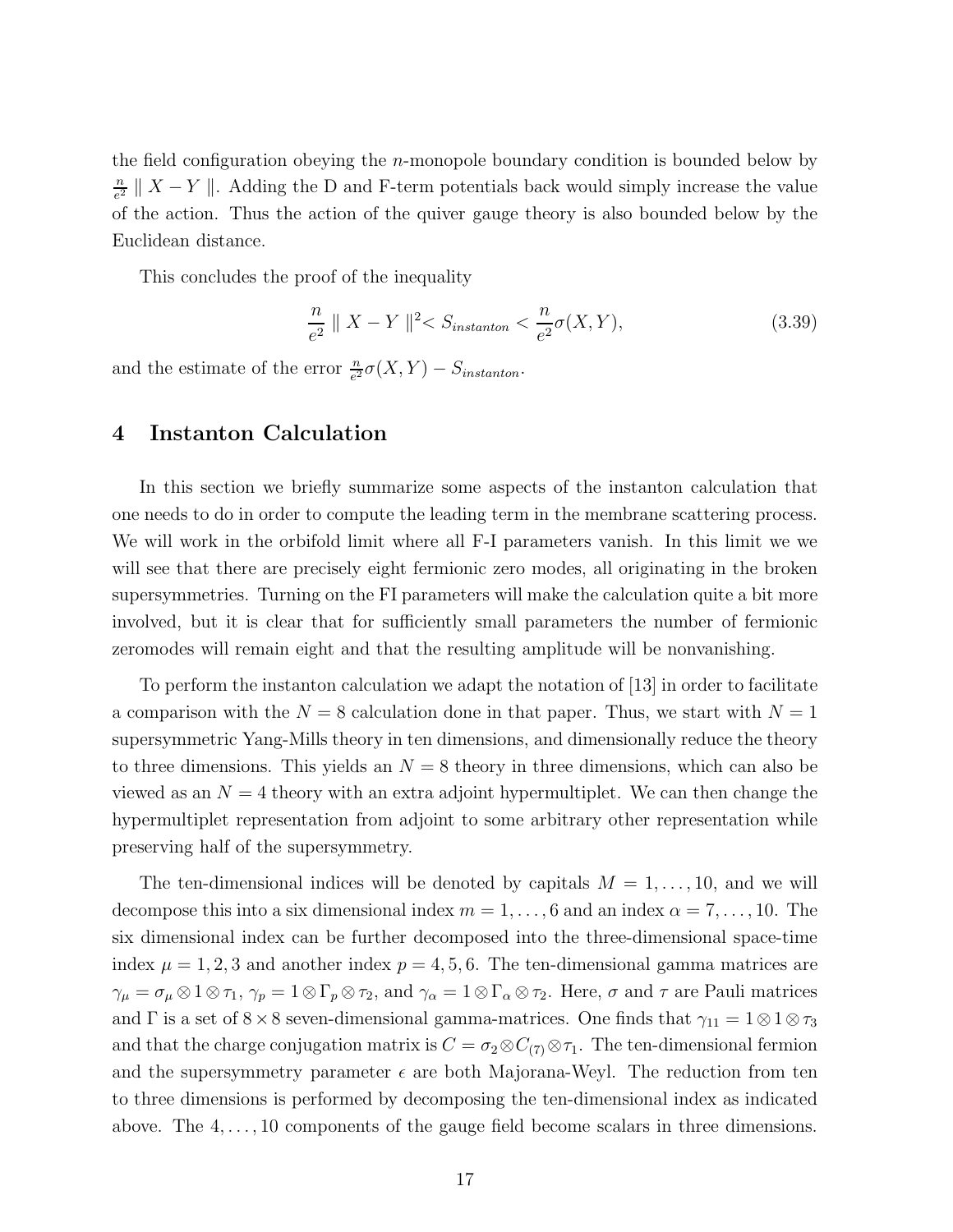$\varphi_p \equiv A_p$  are three scalar fields in the adjoint and part of the vector multiplet, whereas  $Q_{\alpha} \equiv A_{\alpha}$  are the scalars in the hypermultiplet<sup>1</sup>. The fermion is decomposed in the + and − eigenvalues of the operator

$$
P = \gamma_7 \gamma_8 \gamma_9 \gamma_{10}.\tag{4.1}
$$

The  $+$  eigenvalues are the adjoint fermions in the vector multiplet denoted by  $\lambda$ , whereas the – eigenvalues are the fermions in the hypermultiplet denoted by  $\psi$ . The supersymmetries that survive are those that satisfy  $P\epsilon = \epsilon$ . The action of the three-dimensional  $N = 4$  theory reads

$$
S = \frac{1}{e^2} \int d^3x \left(\frac{1}{4}(F_{mn}F_{mn} + 2F_{m\alpha}F_{m\alpha} + D_{\alpha\beta}D_{\alpha\beta}) + \frac{i}{2}(\bar{\lambda}, \bar{\psi})\gamma_M D_M(\lambda, \psi)\right).
$$
 (4.2)

Here  $F_{\mu\alpha} = D_{\mu} Q_{\alpha}$ , etc. The quantity  $D_{\alpha\beta}$  contains the D- and F-term equations, to turn on a FI parameter one just has to add suitable constants to  $D_{\alpha\beta}$ .

In the orbifold limit, a BPS monopole has the property that the gauge field  $A^i_\mu$  is independent of *i*, i.e. only a gauge field for the diagonal  $U(2)$  is turned on, and that  $Q^i_{\mu}$ , the hypermultiplet transforming as  $(2_i, \bar{2}_{i+1})$ , is also independent *i*. This is precisely a normal slice as discussed in section 3.3. The BPS equations read

$$
F_{\mu p}^{i} = \frac{1}{2} n_{p} \epsilon_{\mu \nu \rho} F_{\mu \nu}^{i} = n_{p} B_{\mu}, \qquad F_{\mu \alpha}^{i} = \frac{1}{2} n_{\alpha} \epsilon_{\mu \nu \rho} F_{\mu \nu}^{i} = n_{\alpha} B_{\mu}
$$
(4.3)

where  $B_{\mu} = \frac{1}{2}$  $\frac{1}{2} \epsilon_{\mu\nu\rho} F^i_{\mu\nu}$  is the magnetic field and  $n_p n_p + n_\alpha n_\alpha = 1$  are the components of a unit vector.

The fermion zero modes can be obtained from the supersymmetry variations of  $\lambda$  and  $\psi$ 

$$
\delta\lambda = \frac{i}{2} F_{mn} \gamma_m \gamma_n \epsilon + \frac{i}{2} D_{\alpha\beta} \gamma_\alpha \gamma_\beta \epsilon \tag{4.4}
$$

$$
\delta\psi = \frac{i}{2} F_{m\alpha} \gamma_{[m} \gamma_{\alpha]} \epsilon. \tag{4.5}
$$

evaluated in a monopole background. This yields the zero modes

$$
\begin{pmatrix}\n\lambda \\
\psi\n\end{pmatrix} = \begin{pmatrix}\n-B_{\mu}(\sigma_{\mu} \otimes (1 + n_{p}\Gamma_{p}) \otimes 1)\epsilon \\
-B_{\mu}(\sigma_{\mu} \otimes (n_{\alpha}\Gamma_{\alpha}) \otimes 1)\epsilon\n\end{pmatrix}.
$$
\n(4.6)

These are somewhat different from the ones in [13], because the unbroken supersymmetries do not depend on the choice of monopole.

<sup>&</sup>lt;sup>1</sup>Since the hypermultiplets can be in a complex representation, one should in fact first combine  $Q_7, Q_8$  and  $Q_9, Q_{10}$  into two complex adjoint scalars and then replace the adjoint index by some other representation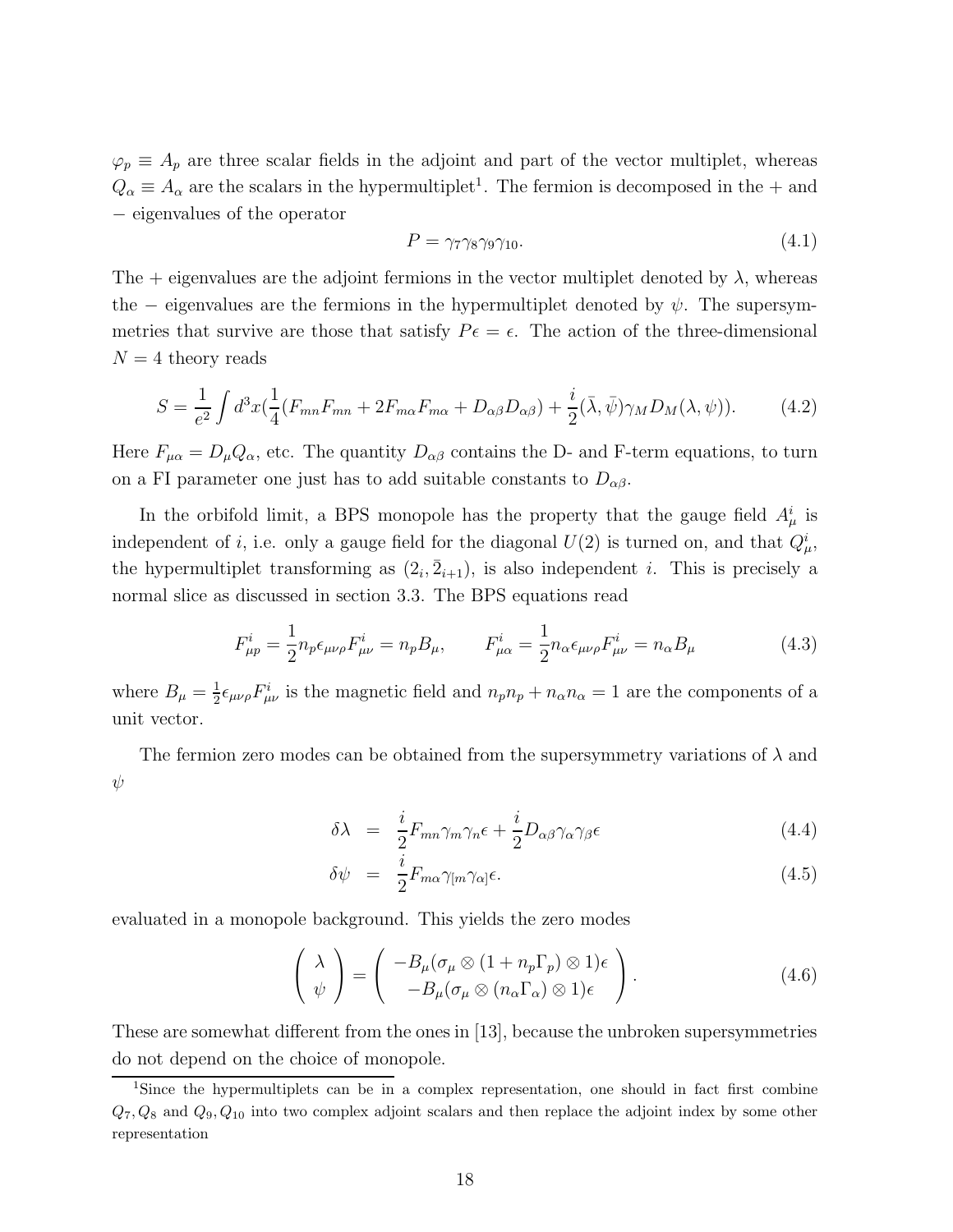To determine the bosonic zero modes, we need to impose a suitable gauge. If  $D_m, D_\alpha$ are the background covariant derivatives, i.e.  $(D_{\alpha}Q_{\beta})^a = (Q_{\alpha}T^aQ_{\beta})$ , then we impose

$$
D_m a_m + D_\alpha q_\alpha = 0 \tag{4.7}
$$

where  $a_m$  and  $q_\alpha$  are quantum fluctuations around  $A_m$  and  $Q_\alpha$ . Then it is easy to find the three translational zero modes indexed by  $\nu = 1, 2, 3$ 

$$
a_m = F_{\nu m}, \qquad q_\alpha = F_{\nu \alpha}.\tag{4.8}
$$

The fourth zero mode is associated to  $U(1)$  rotations. As in [13] or in [27] one finds that it reads

$$
a_{\mu} = \frac{n_p F_{\mu p} + n_{\alpha} F_{\mu \alpha}}{||X - Y||}, \qquad a_p = q_{\alpha} = 0
$$
 (4.9)

The denominator is the Euclidean distance in field space as before.

The inner products of these zero modes form a diagonal four by four matrix, as follows from the fact that  $\int d^3x (F_{\mu\rho}F_{\nu\rho} + B_{\mu}B_{\nu}) = \delta_{\mu\nu}\int B_{\rho}B_{\rho}$ , and  $\int d^3x (F_{\mu\nu}B_{\mu}) = 0$ .

Next, we consider the one-loop determinants. The gauge fixing term is  $\sim \int d^3x ((D_m a_m)^2 +$  $(D_\alpha q_\alpha)^2$ , and the corresponding ghost term in the Lagrangian,  $bD^2c$ , gives rise to  $\det(-D^2)^k$ in the one-loop path integral for the  $U(2)^k$  gauge theory. The bosonic fluctuations add up to

$$
a_m \Delta_{mn} a_n + a_m \Delta_{m\alpha} q_\alpha + q_\alpha \Delta_{\alpha m} a_m + q_\alpha \Delta_{\alpha \beta} q_\beta \tag{4.10}
$$

where  $\Delta_{mn} = -D^2 \delta_{mn} - 2F_{mn}$  and similarly for the other components of  $\Delta$ .

In order to simplify the form of the kinetic term we try to diagonalize  $F$  as much as possible. Since the quiver gauge theory has a cyclic  $\mathbf{Z}_k$  symmetry it is convenient to perform a discrete Fourier transformation and replace  $a_m^i, q_\alpha^i$  by  $a_m^r, q_\alpha^r$ , where r is the Fourier label  $r = 0, \ldots, k - 1$ . One has to be a bit careful as one is dealing with real fields, but the result is that the bosonic kinetic term contains 6k copies of the operator  $-D^2$  and for each r one copy of the four-component operator

$$
\Delta_r = -D^2 - 2\text{Tr}(a^r_\mu[F_{\mu\nu}, a^r_\nu]) - 2\text{Tr}(a^r_\mu[B_\mu, \lambda_r X^r]) + 2\text{Tr}(\lambda_r X^r[B_{mu}, a^r_\mu]) \tag{4.11}
$$

acting on the four components  $(a_{\mu}^{r}, X^{r})$ . Here, we defined

$$
X^{r} = \frac{1}{\lambda_{r}} \left( n_{p} a_{p}^{r} + \frac{1 + \cos(2\pi r/k)}{2} n_{\alpha} q_{\alpha}^{r} + \frac{\sin(2\pi r/k)}{2} n_{\alpha} q_{\alpha}^{-r} \right)
$$
(4.12)

$$
\lambda_r = \sqrt{|n_p|^2 + \cos^2(r\pi/k)|n_\alpha|^2}.
$$
\n(4.13)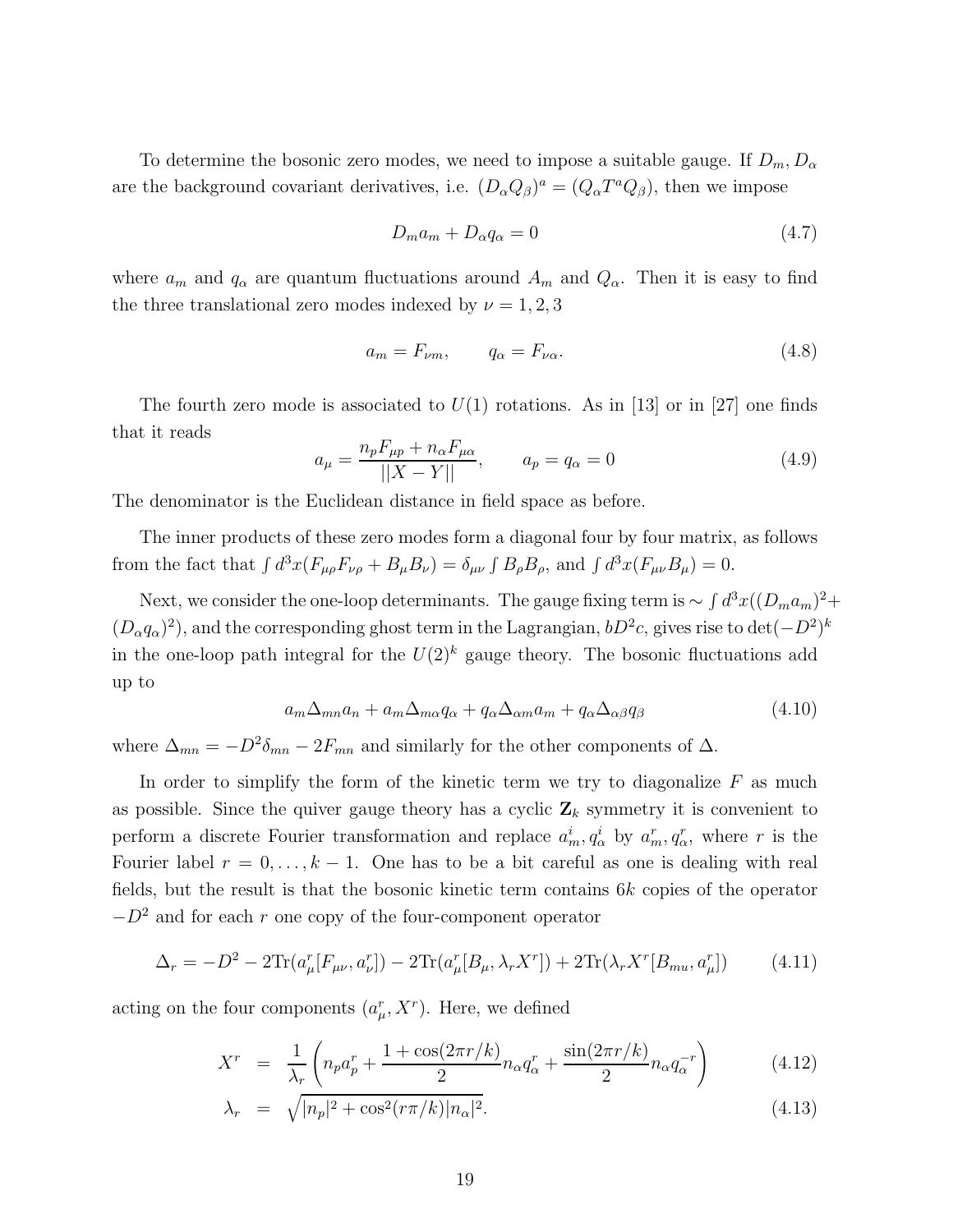After a further change of basis  $\Delta_r$  can be rewritten as

$$
\Delta_r = -D^2 - i(1 + \lambda_r)B_\mu(\sigma_\mu \otimes 1) - i(1 - \lambda_r)B_\mu(1 \otimes \sigma_\mu). \tag{4.14}
$$

The square of the Dirac operators that appear in the fermion kinetic terms (one has to treat  $\psi$  and  $\lambda$  together) is found to be equal to

$$
-D^2 - i(\sigma_\mu \otimes 1 \otimes 1 + n_p \sigma_\mu \otimes \Gamma_p \otimes 1 + n_\alpha \sigma_\mu \otimes \Gamma_\alpha \otimes 1)B_\mu \tag{4.15}
$$

This acts on a combined space with  $P = \pm 1$ . The two linear operators  $n_p \Gamma_p$  and  $n_\alpha \Gamma_\alpha$ anticommute. Again, it is convenient to perform a discrete Fourier transformation to diagonalize the operator (4.15) as much as possible. The operator (4.15) becomes block diagonal, each block acting on  $(\lambda^r, \psi^r, \lambda^{-r}, \psi^{-r})$ . The explicit form of each block is

$$
-D^{2} - i\sigma_{\mu}B_{\mu}\otimes\begin{pmatrix} 1+|n_{p}| & \frac{1+\cos(\frac{2\pi r}{k})}{2}|n_{\alpha}| & 0 & \frac{\sin(\frac{2\pi r}{k})}{2}|n_{\alpha}| \\ \frac{1+\cos(\frac{2\pi r}{k})}{2}|n_{\alpha}| & 1-|n_{p}| & -\frac{\sin(\frac{2\pi r}{k})}{2}|n_{\alpha}| & 0 \\ 0 & -\frac{\sin(\frac{2\pi r}{k})}{2}|n_{\alpha}| & 1+|n_{p}| & \frac{1+\cos(\frac{2\pi r}{k})}{2}|n_{\alpha}| \\ \frac{\sin(\frac{2\pi r}{k})}{2}|n_{\alpha}| & 0 & \frac{1+\cos(\frac{2\pi r}{k})}{2}|n_{\alpha}| & 1-|n_{p}| \end{pmatrix}\otimes 1 \quad (4.16)
$$

The four by four matrix appearing here is equal to the identity matrix plus an orthogonal matrix, and is straightforward to diagonalize. This shows that the square of the Dirac operator contains four copies of  $\Delta_r^+$  and four copies of  $\Delta_r^-$  for each  $r = 0, \ldots, k-1$ , where

$$
\Delta_r^{\pm} = -D^2 - i(1 \pm \lambda_r)B_\mu \sigma_\mu. \tag{4.17}
$$

The total nonzero mode determinants are then

$$
\prod_{r=0}^{k-1} \frac{\det(\Delta_r^+)\det(\Delta_r^-)}{\det(\Delta_r)^{\frac{1}{2}}\det(-D^2)^2}
$$
\n(4.18)

where det is the determinant with the omission of the zero modes.

It would be interesting to complete the one-loop calculation along the lines of [13] and to compare to the supergravity result. We do expect quantitative agreement in the orbifold limit, but this clearly requires a rather nontrivial calculation in the quiver gauge theory.

Finally, we will demonstrate that the instanton calculation yields a nonzero result by showing that there are precisely eight fermionic zero modes. It is known that  $\Delta_0^+$  has two zeromodes and  $\Delta_0^-$  has no zeromodes [28], thus we need to show that the operators  $\Delta_r^+$  and  $\Delta_r^-$  have no zeromodes for  $r \neq 0$ . For this purpose consider the operator  $D_\lambda =$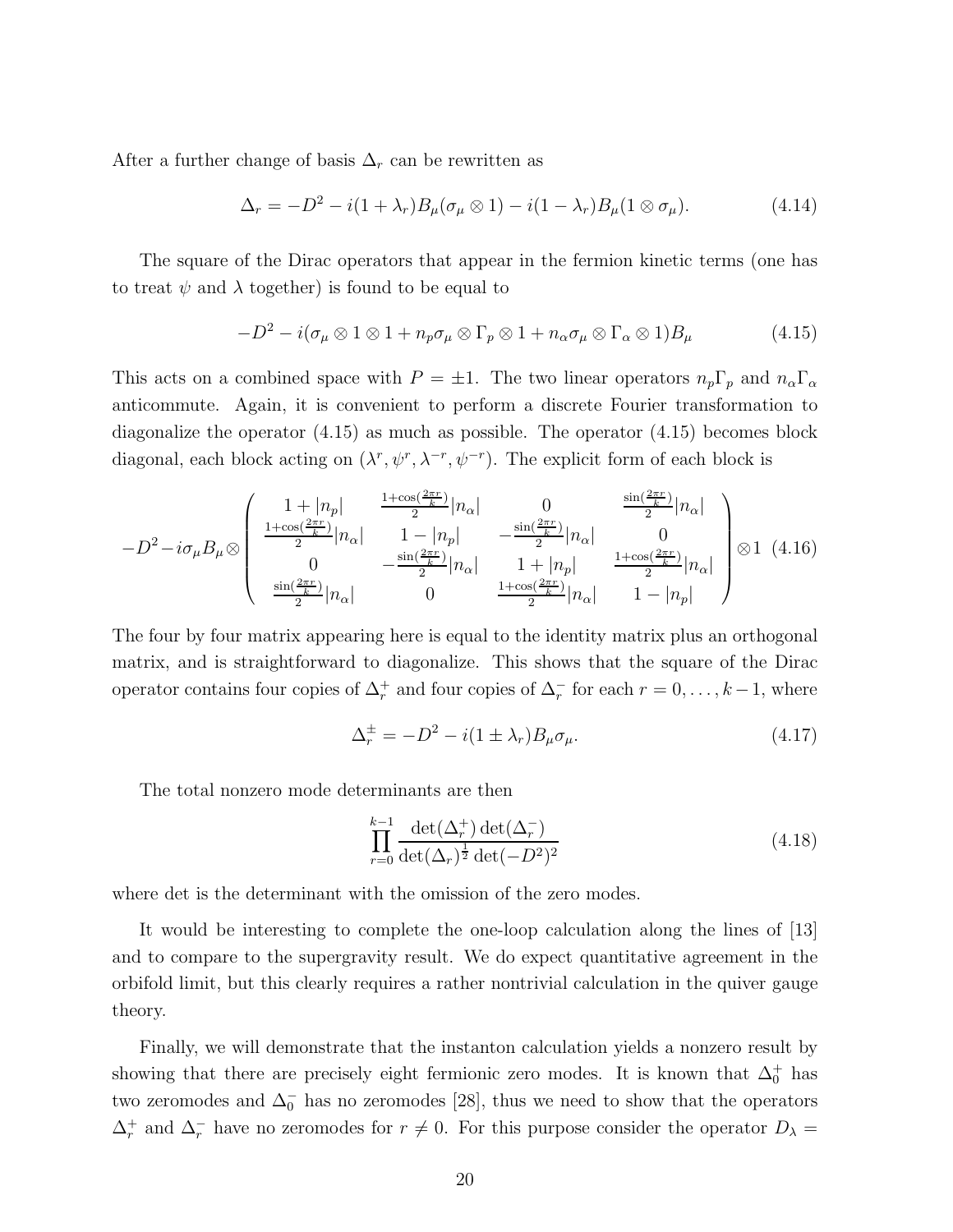$\sigma_{\mu}(\partial_{\mu} + A_{\mu}) + i\lambda\varphi$ , where  $A_{\mu}$  is the monopole gauge field,  $F = *D\varphi$  and  $0 \leq \lambda \leq 1$ . We have

$$
(\lambda^2 - 1)\varphi^2 + D_{\lambda}^{\dagger}D_{\lambda} = -(D_{\mu}D_{\mu} + \varphi^2) - i(1 + \lambda)\sigma_{\mu}B_{\mu}
$$
\n(4.19)

$$
(\lambda^2 - 1)\varphi^2 + D_{\lambda}D_{\lambda}^{\dagger} = -(D_{\mu}D_{\mu} + \varphi^2) - i(1 - \lambda)\sigma_{\mu}B_{\mu}.
$$
 (4.20)

The operator  $-(D_{\mu}D_{\mu} + \varphi^2)$  is the operator  $-D^2$  above. We see therefore that for  $\lambda < 1$ ,  $-D^2 - i(1 \pm \lambda)\sigma_{\mu}B_{\mu}$  is the sum of two positive semidefinite operators. The only possible zeromodes are common zeromodes of  $D_\lambda$  or  $D_\lambda^\dagger$  $\lambda$  and  $\varphi$ . But such zeromodes would also be zeromodes of  $-D^2$ , which has no zeromodes. Hence,  $-D^2 + i\lambda\sigma_\mu B_\mu$  has no zeromodes for  $0 \leq \lambda < 2$ , and neither have  $\Delta_r^{\pm}$  for  $r \neq 0$ .

### 5 Supergravity Computation

For membrane scattering in flat space, the supergravity computation for the process with exchange of one unit of longitudinal momentum  $\Delta p_-\,\,=\,\,1/R$   $(R_-\,\,R_s\gamma)$  gives the following coefficient multiplying the fourth power of the transverse velocity of the membrane

$$
A_{flat}(b,R) \sim \left(\frac{1}{R^3 b^3} + \frac{3}{R^2 b^4} + \frac{3}{R b^5}\right) \exp\left(-\frac{b}{R}\right).
$$
 (5.1)

It was shown by Polchinski and Pouliot [13] that the leading term for  $R \ll b$  agrees with the leading term in the instanton calculation in the  $N = 8$  gauge theory in three dimensions. (The second and the third terms between the parenthesis in the right hand side have the form of two and three-loop corrections. It would be interesting to compare these with the gauge theory computations. In particular, the above form suggests that the agreement with the supergravity computation requires a non-renormalization theorem beyond three-loop in the gauge theory computation.)

In the curved space case, we just have to replace the above expression by an appropriate Green's function<sup>1</sup> on  $S^1 \times R^3 \times M$ . When the distance between the two membranes is shorter than the typical curvature radius of  $M$ , we can use the DeWitt-Schwinger expansion to evaluate the Green's function for the exchange of  $n$ -units of  $p_{11}$  as

$$
A_{curved}(X, Y; R) \sim \sum_{j=0}^{\infty} a_j(X, Y) \left(\frac{R^3}{2n^2} \frac{\partial}{\partial R}\right)^j \mathcal{A}_{flat}(\sigma(X, Y), R/n), \tag{5.2}
$$

<sup>&</sup>lt;sup>1</sup>This can be shown by treating one membrane as a source and the other as a probe, as in [13]. Notice that because the membranes have equal mass this is only a good approximation for the leading term in the velocity expansion of the scattering amplitude.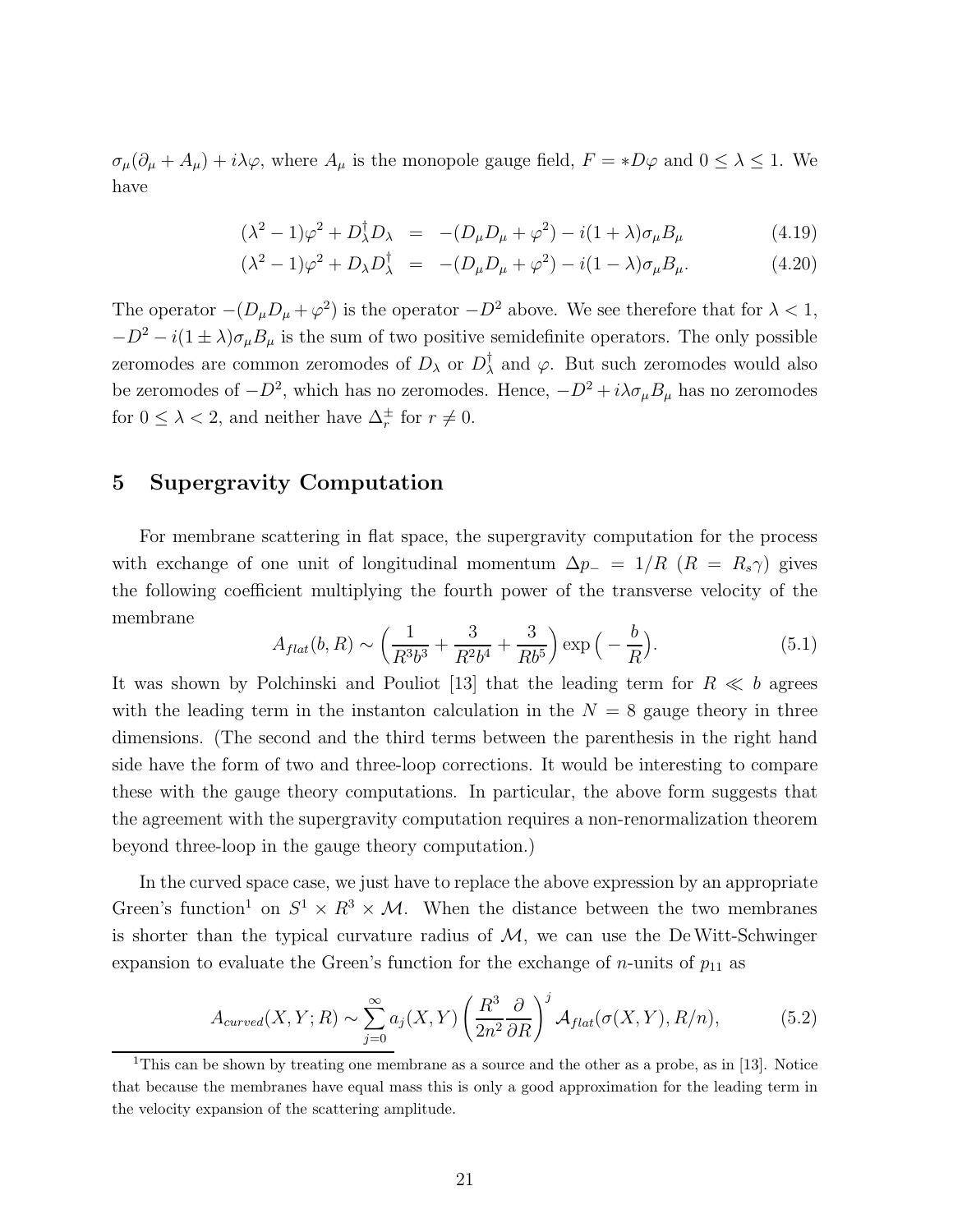where the coefficients  $a_j$  for the Ricci-flat Kähler manifold is given by

$$
a_0(X,Y) = 1,
$$
  
\n
$$
a_1(X,Y) = -\frac{1}{180} R_{\alpha\beta\gamma}^{\mu} R^{\alpha\beta\gamma\nu} \partial_{\mu} \sigma^2(X,Y) \partial_{\nu} \sigma^2(X,Y),
$$
  
\n
$$
a_2(X,Y) = \frac{1}{180} R_{\alpha\beta\gamma\delta} R^{\alpha\beta\gamma\delta}, \quad a_3(X,Y) = \cdots, \dots
$$
\n(5.3)

For  $R \ll \sigma(X, Y)$ , it becomes

$$
A_{curved}(X, Y; R) \sim \left[ \frac{n^3}{R^3 \sigma^3(X, Y)} + \frac{3n^2}{R^2 \sigma^4(X, Y)} + \frac{3n}{R \sigma^5(X, Y)} + \frac{n^2}{R \sigma^5(X, Y)} \right] + a_1(X, Y) \left( \frac{n^2}{2R^2 \sigma^2(X, Y)} - \frac{3}{2\sigma^4(X, Y)} - \frac{3R}{2n\sigma^5(X, Y)} \right) + a_2(X, Y) \left( \frac{n}{4R\sigma(X, Y)} + \cdots \right) + \cdots \right] \exp\left( -n \frac{\sigma(X, Y)}{R} \right).
$$
 (5.4)

In the graviton scattering with zero  $p_{11}$  transfer studied in [9, 10], the subleading terms in the adiabatic expansion (5.2) were a major source of the discrepancy between the supergravity and gauge theory computations. For finite  $N$ , the quantum mechanics of D0 branes cannot generate such subleading terms. The situation seems better in our case here as the subleading terms take the form of an expansion in

$$
\frac{R}{\sigma(X,Y)} \simeq \frac{e^2}{|\phi|},\tag{5.5}
$$

which corresponds to loop corrections in the gauge theory. As the instanton breaks all the supersymmetry, we expect loop corrections to appear to all orders in the perturbative expansion in the instanton background.

However we have already seen that the instanton action in the gauge theory computation is not equal to the geodesic distance  $\sigma(X, Y)$  but is smaller than that. This means that the gauge theory amplitude is exponentially larger than the corresponding supergravity amplitude. The first non-trivial curvature dependence appears in the first order correction and is proportional to  $a_1(X, Y)$ . It would be also interesting to compare this with the gauge theory computation.

## 6 Gauge Theory and Supergravity

In this paper, we performed an instanton computation for the quiver gauge theory, which describes the dynamics of membranes in the ALE space in the low-energy shortdistance region. We found that the gauge theory amplitude is different from the supergravity amplitude.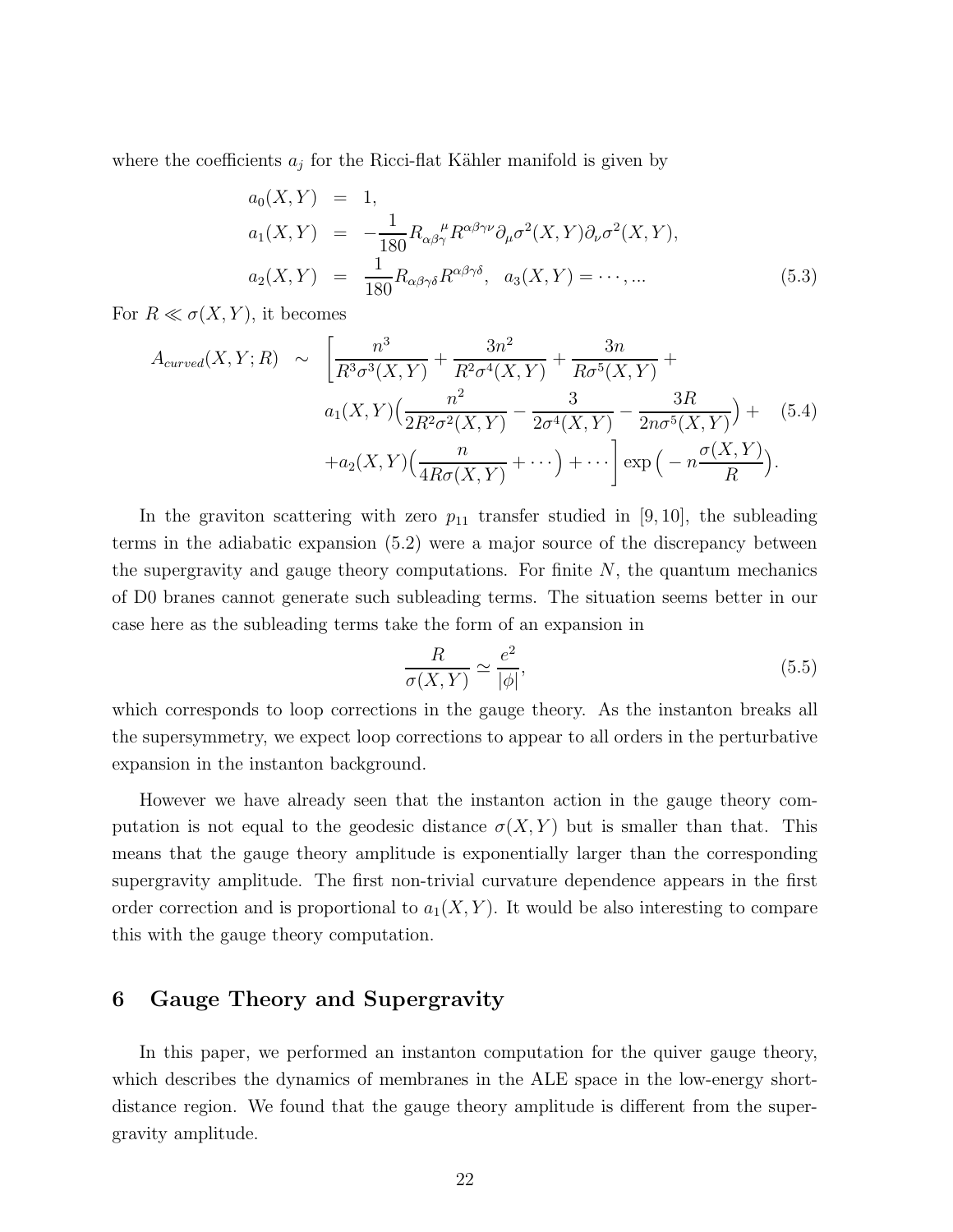As far as we know, the quiver gauge theory is the unique theory in three dimensions which is renormalizable and reproduces the correct moduli space structure. In one relaxes the renormalizability condition, it would be possible to construct a model whose instanton action is exactly equal to  $\frac{n}{e^2} \sigma(X, Y)$ . The Lagrangian constructed in [16] may well have this property since its low energy action is given by (3.3) with the Euclidean distance in the last term replaced by the geodesic distance, thereby removing the error term in (3.18). However, as we noted earlier, a non-renormalizable theory cannot be used for the instanton computation if it involves quantities of order  $\sigma(X, Y)/R_c$  or smaller, where  $R_c$  is the typical curvature radius of M. Since the issue is whether the instanton action  $S_{instanton}$  agrees with the geodesic distance  $\frac{n}{e^2} \sigma(X, Y)$ , including the subleading terms in the expansion in  $\sigma(X, Y)/R_c$ , the computation done using the non-renormalizable model cannot be trusted and we have to rely on a renormalizable gauge theory.

What does this result imply for the large-N Matrix Theory conjecture [8]? To understand the origin of the discrepancy, it is important to examine the region of validity of the gauge theory computation within the framework of the large- $N$  conjecture. For large but finite  $N$ , the worldvolume of the membrane has the short-distance cutoff given by

$$
\delta x = \frac{L}{\sqrt{N}},\tag{6.1}
$$

where L is the size of the membrane  $[8, 29, 30]$ . As pointed out in [13], the length scale for the gauge theory on the membrane differs from that on the target spacetime by the factor of  $\gamma = N l_p^3 / R_s L^2$ . In particular the cutoff of the gauge theory is given by

$$
\delta \tilde{x} = \gamma \delta x = \frac{\sqrt{N} l_p^3}{L R_s}.\tag{6.2}
$$

Since the size of the cutoff is crucial in the following discussion, we will rederive this formula in the appendix of this paper, starting from the large-N Matrix Theory. The gauge theory description is applicable only if the cutoff  $\delta \tilde{x}$  is smaller than the scales set by the gauge coupling constant

$$
e^{-2} = \frac{l_s}{g\gamma} = \frac{L^2}{NR_s},\tag{6.3}
$$

and the Compton wave-length of the W-boson

$$
|\phi|^{-1} = \frac{l_s^2}{\sigma(X, Y)} = \frac{l_p^3}{\sigma(X, Y)R_s}.
$$
\n(6.4)

The condition  $\delta \tilde{x} \ll e^{-2}$  requires

$$
l_p \ll \delta x,\tag{6.5}
$$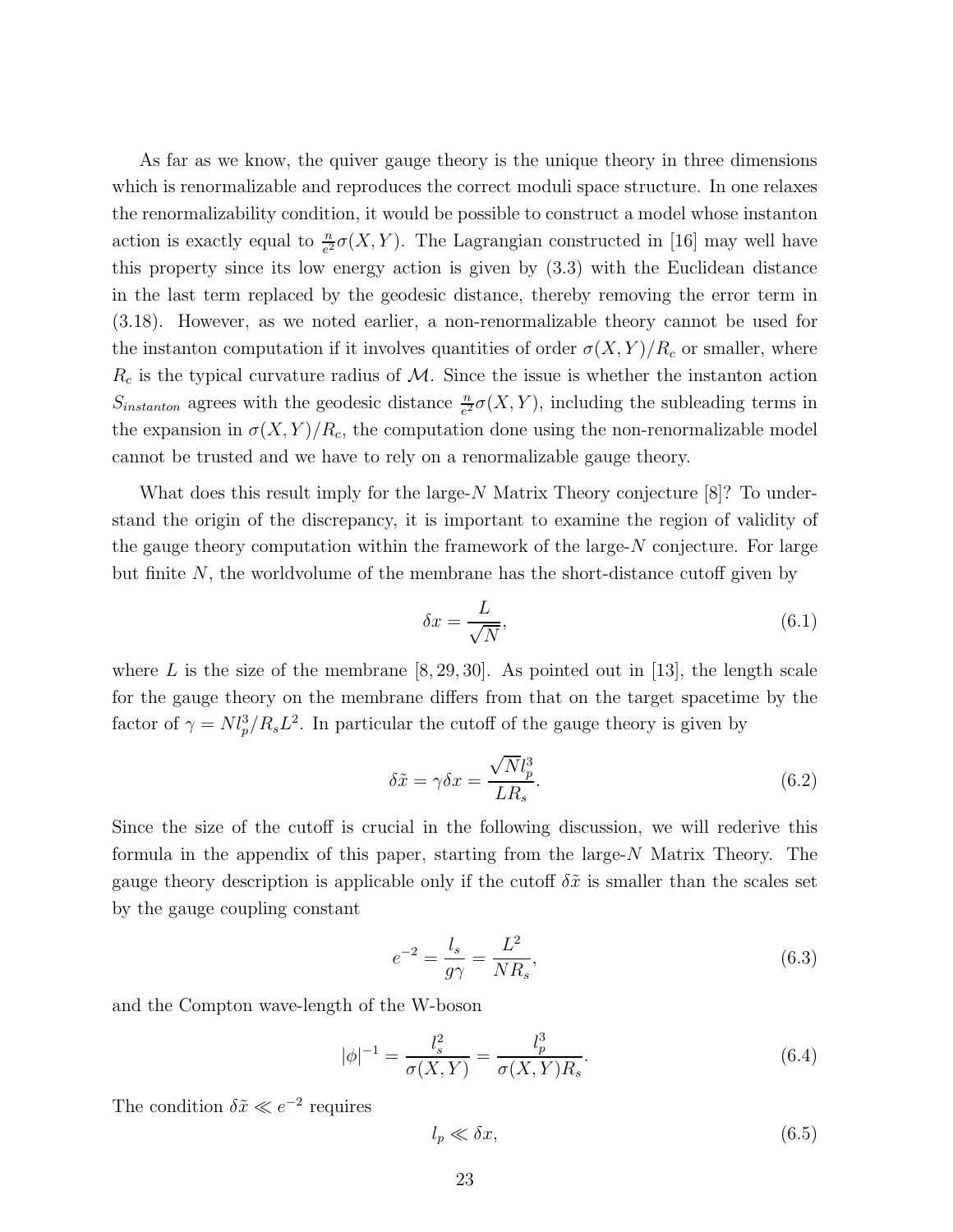and  $\delta \tilde{x} \ll |\phi|^{-1}$  gives

$$
\sigma(X, Y) \ll \delta x. \tag{6.6}
$$

The gauge theory description is valid only if both the Planck length  $l_p$  and the distance  $\sigma(X, Y)$  between the membranes are *shorter* than the cutoff distance  $\delta x$  on the membrane. Thus the gauge theory and the supergravity cover complementary regimes and there is no overlap between the two.

The condition  $(6.5)$  also implies that the radius R of the boosted M-circle is smaller than the Planck length because

$$
R = R_s \gamma = \frac{l_p^3}{\delta x^2}.\tag{6.7}
$$

It is interesting to note that a membrane wrapped on the boosted M-circle becomes a string whose tension  $\hat{l}_s^{-2}$  is equal to the cutoff scale of the membrane as

$$
\hat{l}_s = \sqrt{\frac{l_p^3}{R}} = \delta x. \tag{6.8}
$$

Combined with (6.5), for the gauge theory description to be valid, the length scales need to line up as

$$
R \ll l_p \ll \hat{l}_s, \quad \sigma(X, Y) \ll \hat{l}_s \tag{6.9}
$$

If we identify the wrapped membrane as the fundamental IIA string, this is exactly the condition for the D2-brane to be described by the gauge theory [4]. Thus we have made a full circle and came back to our starting point (1.1). Beyond this regime, we cannot ignore non-renormalizable interactions generated by massive excitations of the wrapped membrane and there is no reason to believe that the gauge theory correctly describes the membrane dynamics. The instanton computation in this paper is an explicit example of this fact. In the gauge theory regime, the effective coupling constant is given by

$$
\frac{e^2}{|\phi|} = \frac{N l_p^3}{L^2 \sigma(X, Y)} = \frac{R}{\sigma(X, Y)}.
$$
\n(6.10)

Therefore the gauge theory is weakly coupled if  $R \ll \sigma(X, Y)$ . This condition is compatible with  $(6.9)$ . We conclude that, even in the large-N limit of Matrix Theory, the gauge theory description of the membrane is valid only in the short-distance regime.

Another context in which the gauge theory analysis presented in this paper may be of relevance is the scattering of gravitons in type IIB string theory compactified on an ALE space with Y-momentum transfer [31]. Here, the starting point is M-theory compactified on a two-torus times an ALE space. In the Seiberg-Sen limit [5, 6] we obtain after Tdualizing the two-torus an  $U(N)$  three-dimensional quiver gauge theory. M-theory on  $T^2$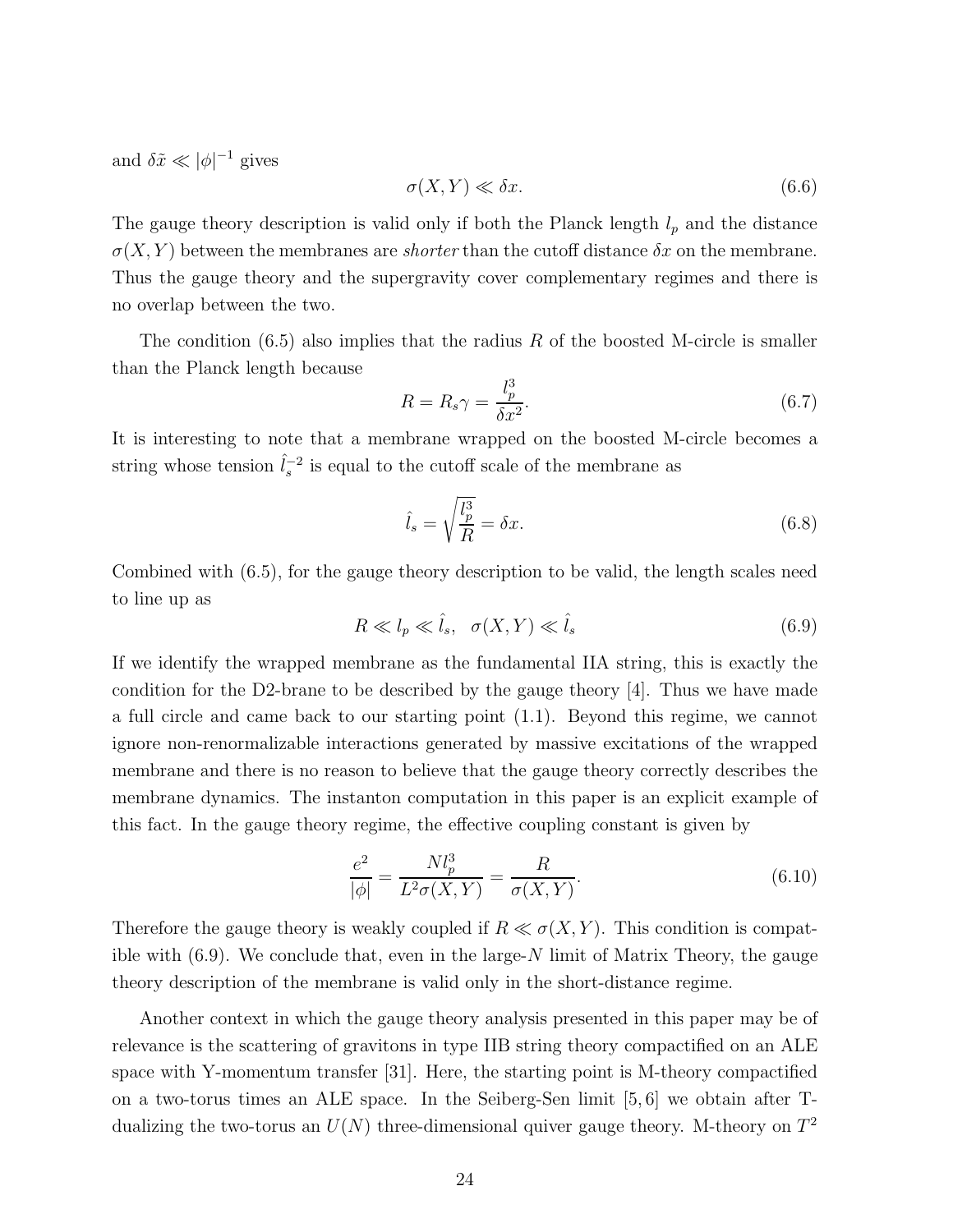is dual to type IIB string theory on a circle, and the magnetic flux of the three-dimensional gauge theory corresponds to the momentum along the circle (called Y-momentum in [31]). Thus exchange of Y-momentum corresponds to an instanton process in the quiver gauge theory. Repeating the analysis in this paper will once more result in a discrepancy between the gauge theory and supergravity calculation. In this case the resolution is probably again that there exists a short-distance cutoff for the three-dimensional gauge theory, so that the gauge theory only describes the short-distance regime. Massive states from wrapped branes give rise to an UV cutoff in three dimensions, in a similar way as the short-distance cutoff discussed above could be attributed to a membrane wrapped on the boosted Mcircle (see (6.8)). It would be interesting to understand this in more detail, and to see how general this phenomenon is.

#### Acknowledgements

HO would like to thank Joe Polchinski for discussions that initiated this work. We would also like to thank Tom Banks, Korkut Bardakci, Mike Douglas, Jeff Harvey, Shamit Kachru, Hitoshi Murayama, Steve Shenker and Stefan Vandoren for discussions.

JdB and HO would also like to thank the organizers of the CERN workshop, "Nonperturbative Aspects of Strings, Branes and Fields," December 8 - 12 for their hospitality. KH and HO thank Institute for Theoretical Physics at Santa Barbara.

This work is supported in part by NSF grant PHY-951497 and by DOE grant DE-AC03-76SF00098. KH and HO are also supported in part by NSF grant PHY94-07194 through the Institute for Theoretical Physics. JdB is a fellow of the Miller Institute for Basic Research in Science.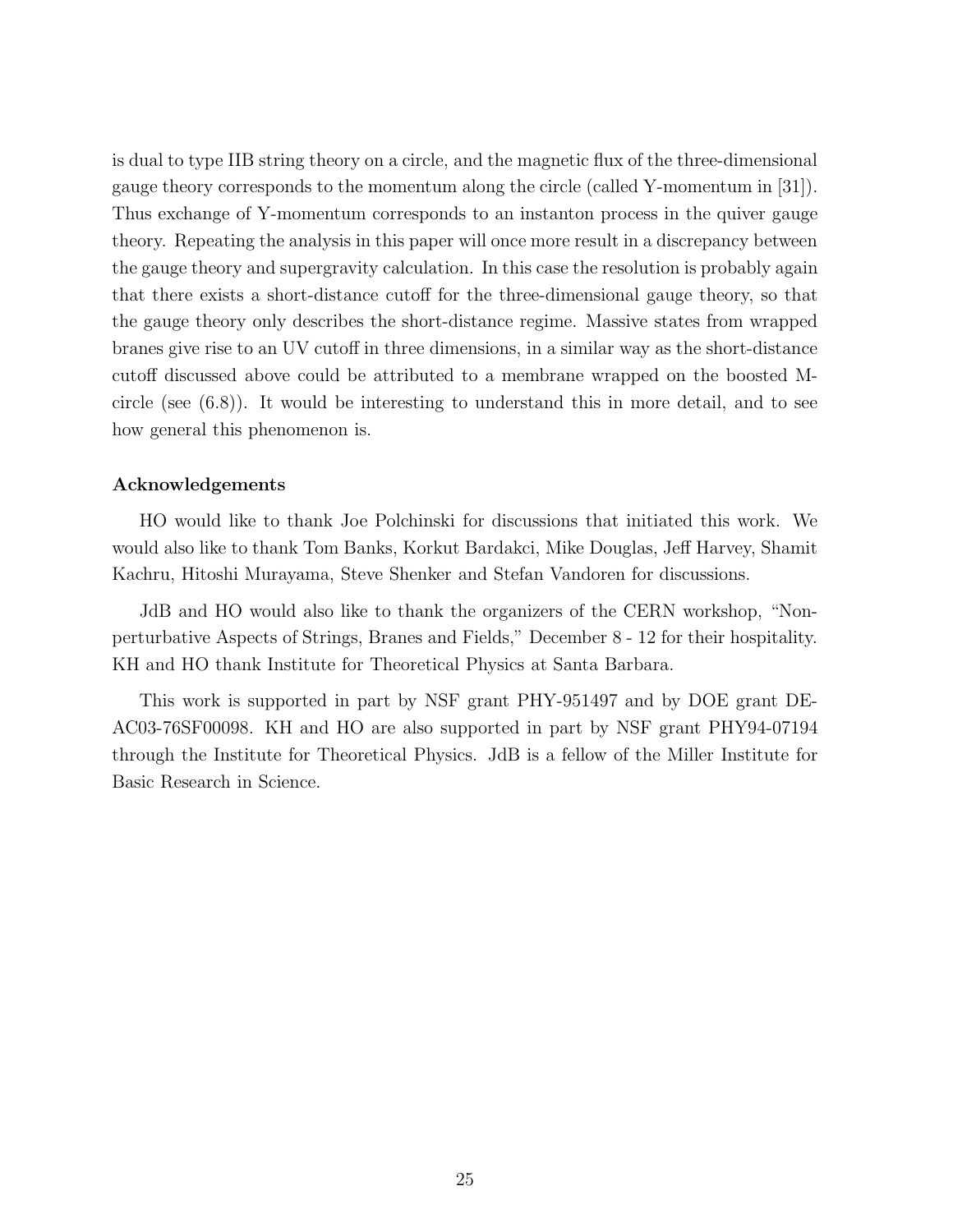# Appendix

### A Short-Distance Cutoff on Membrane

It has been shown in [22, 23] that small fluctuations of membranes in the large-N Matrix Theory are described by a three-dimensional gauge theory. In order to understand the region of validity of the gauge theory description, we estimate here the cutoff length of the gauge theory. For flat eleven-dimensional spacetime, N D0-branes are described by the gauge theory in  $(0 + 1)$  dimensions of [32]. The bosonic part of the action is

$$
S = \frac{1}{g_s l_s} \int dt \, \text{Tr} \left( (D_0 M^I)^2 + l_s^{-4} [M^I, M^J]^2 \right). \tag{A.1}
$$

In the case of  $S^1 \times R^6 \times M$ , we use the quiver gauge theory of [17]. We treat only the case with a single membrane, but the generalization to several membranes is straightforward.

Following  $[8]$ , we introduce canonical variables p and q with the commutation relation

$$
[q, p] = \frac{i}{N}.\tag{A.2}
$$

We consider the matrices  $M<sup>I</sup>$  as periodic functions of p and q with periods 1. The commutator and the trace are replaced as  $[M, M'] \to \frac{i}{N} \{M, M'\}$  and  $\text{Tr} \to N \int_{[0,1]^2} d\rho dq$ , where  $\{,\}$  is the Poisson bracket. For finite N, this is an approximation which is valid only for slowly varying functions. More precisely, the short distance cutoff is set by the uncertainty relation

$$
\delta p \delta q \sim \frac{1}{N}.\tag{A.3}
$$

A flat membrane of size  $L \times L$  can be realized  $[8, 21, 22]$  as the background with

$$
M^{1} = Lp, \quad M^{2} = Lq, \quad M^{3} = \dots = M^{9} = 0.
$$
 (A.4)

Here we introduce coordinates on the membrane  $x^1, x^2$  of period L by  $Lp = x^2, Lq = -x^1$ . With respect to these coordinates, the bracket and the trace are expressed as

$$
[M, M'] \longrightarrow i\frac{L^2}{N} \left( \frac{\partial M}{\partial x^1} \frac{\partial M'}{\partial x^2} - \frac{\partial M}{\partial x^2} \frac{\partial M'}{\partial x^1} \right), \tag{A.5}
$$

$$
\text{Tr} \quad \longrightarrow \quad \frac{N}{L^2} \int_{[0,L]^2} \mathrm{d}x^1 \, \mathrm{d}x^2. \tag{A.6}
$$

Now let us consider fluctuations around the background (A.4) parametrized by spatial components of a gauge field  $(A_1, A_2)$  and the transverse position  $X^i$   $(i = 3, \ldots, 9)$  of the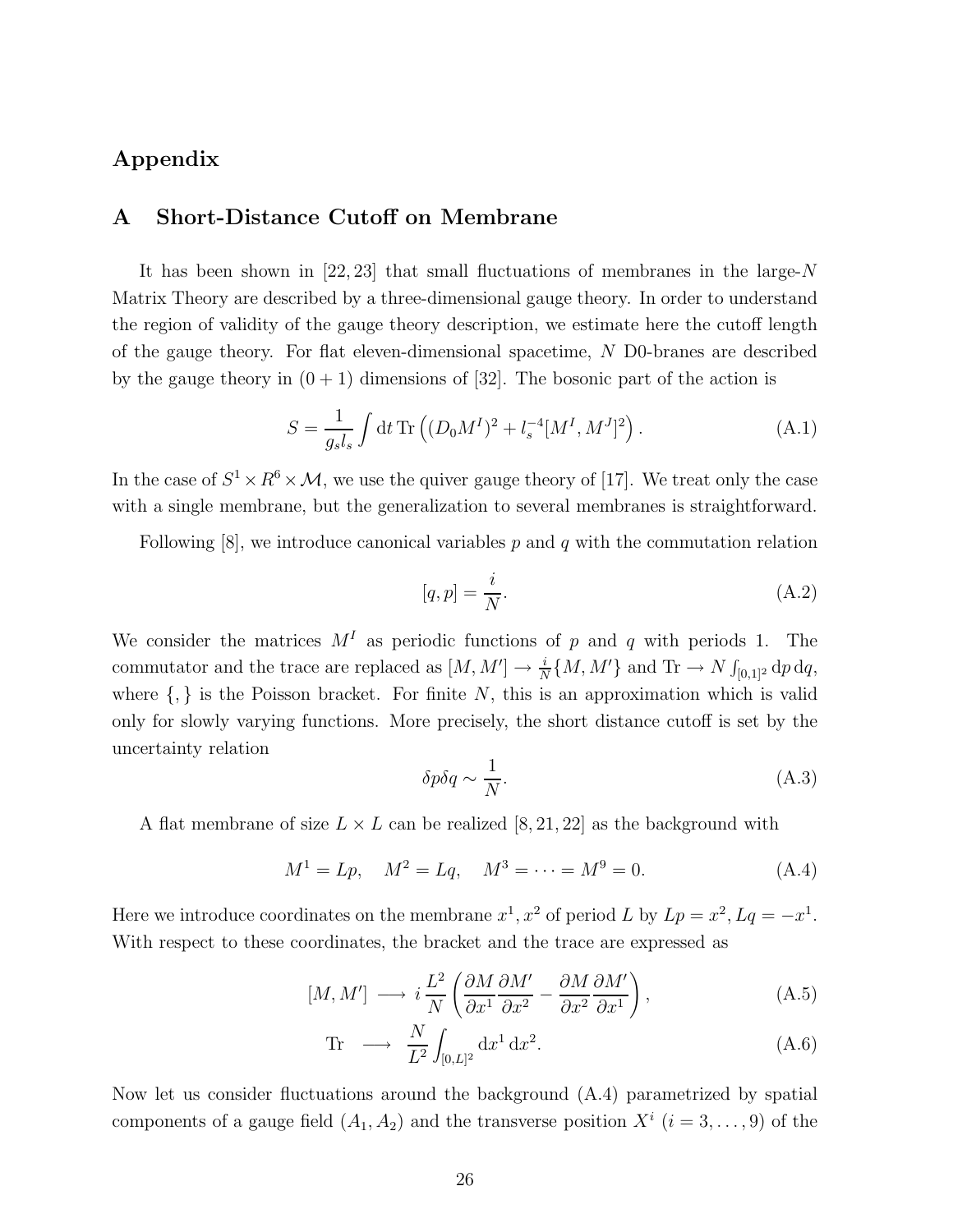membrane as

$$
M^{1} = x^{2} + \frac{L^{2}}{N}A_{1}, \quad M^{2} = -x^{1} + \frac{L^{2}}{N}A_{2}
$$
  

$$
M^{i} = X^{i}.
$$
 (A.7)

The covariant derivatives and commutators are given as

$$
D_0 M^i = \partial_0 X^i - \frac{L^2}{N} (\partial_1 A_0 \partial_2 X^i - \partial_2 A_0 \partial_1 X^i)
$$
  
\n
$$
[M^r, M^i] = -i \frac{L^2}{N} \partial_r X^i + i \left(\frac{L^2}{N}\right)^2 (\partial_1 A_r \partial_2 X^i - \partial_2 A_r \partial_1 X^i) \quad (r = 1, 2)
$$
  
\n
$$
D_0 M^r = \frac{L^2}{N} \partial_0 A_r - \left(\frac{L^2}{N}\right)^2 (\partial_1 A_0 \partial_2 A_r - \partial_2 A_0 \partial_1 A_r)
$$
  
\n
$$
[M^1, M^2] = i \frac{L^2}{N} - i \left(\frac{L^2}{N}\right)^2 (\partial_1 A_2 - \partial_2 A_1) + i \left(\frac{L^2}{N}\right)^3 (\partial_1 A_1 \partial_2 A_2 - \partial_2 A_1 \partial_1 A_2) (A.8)
$$

When we consider fluctuations of wavelengths longer than the cutoff set by the uncertainty (A.3),  $\delta x^1 \delta x^2 \sim L^2/N$ , the two derivative terms in the above are all negligible and we only have to keep the one derivative terms. (When we compute  $[M^1, M^2]^2$ , the product of the constant term and the two derivative term in  $[M^1, M^2]$  gives a finite contribution. However it is a total derivative and does not contribute to the action.) In the long wavelength regime, (A.8) can be rewritten in terms of the curvature as

$$
D_0M^r = (L^2/N)F_{0r}, \quad [M^1, M^2] = iL^2/N - i(L^2/N)^2F_{12}.
$$
 (A.9)

Substituting them into  $(A.1)$  and throwing away the constant term, we obtain

$$
S = (A.10)
$$
  
\n
$$
\frac{1}{g_s l_s} \frac{N}{L^2} \int dt \, dx^1 dx^2 \left[ (\partial_0 X^i)^2 - l_s^{-4} \left( \frac{L^2}{N} \right)^2 (\partial_r X^i)^2 + \left( \frac{L^2}{N} \right)^2 (F_{0r})^2 - l_s^{-4} \left( \frac{L^2}{N} \right)^4 (F_{12})^2 \right]
$$
  
\n
$$
= \frac{l_s^3}{g_s} \frac{N}{L^2} \int dt \, dx^1 dx^2 \left[ (\partial_0 \phi^i)^2 - \left( \frac{L^2}{N l_s^2} \right)^2 (\partial_r \phi^i)^2 + \left( \frac{L^2}{N l_s^2} \right)^2 (F_{0r})^2 - \left( \frac{L^2}{N l_s^2} \right)^4 (F_{12})^2 \right],
$$
\n(A.10)

where we have normalized the scalar field by the string tension as  $\phi^i = l_s^{-2} X^i$ . The action does not look Lorentz invariant in  $(2 + 1)$  dimensions because of the various powers of

$$
\gamma = \frac{N l_s^2}{L^2} = \frac{N l_p^3}{L^2 R_s} \tag{A.11}
$$

that appear in it. In fact, these different powers can be removed by rescaling the spatial coordinates on the membrane [13] as

$$
\tilde{x}^r = \gamma x^r. \tag{A.12}
$$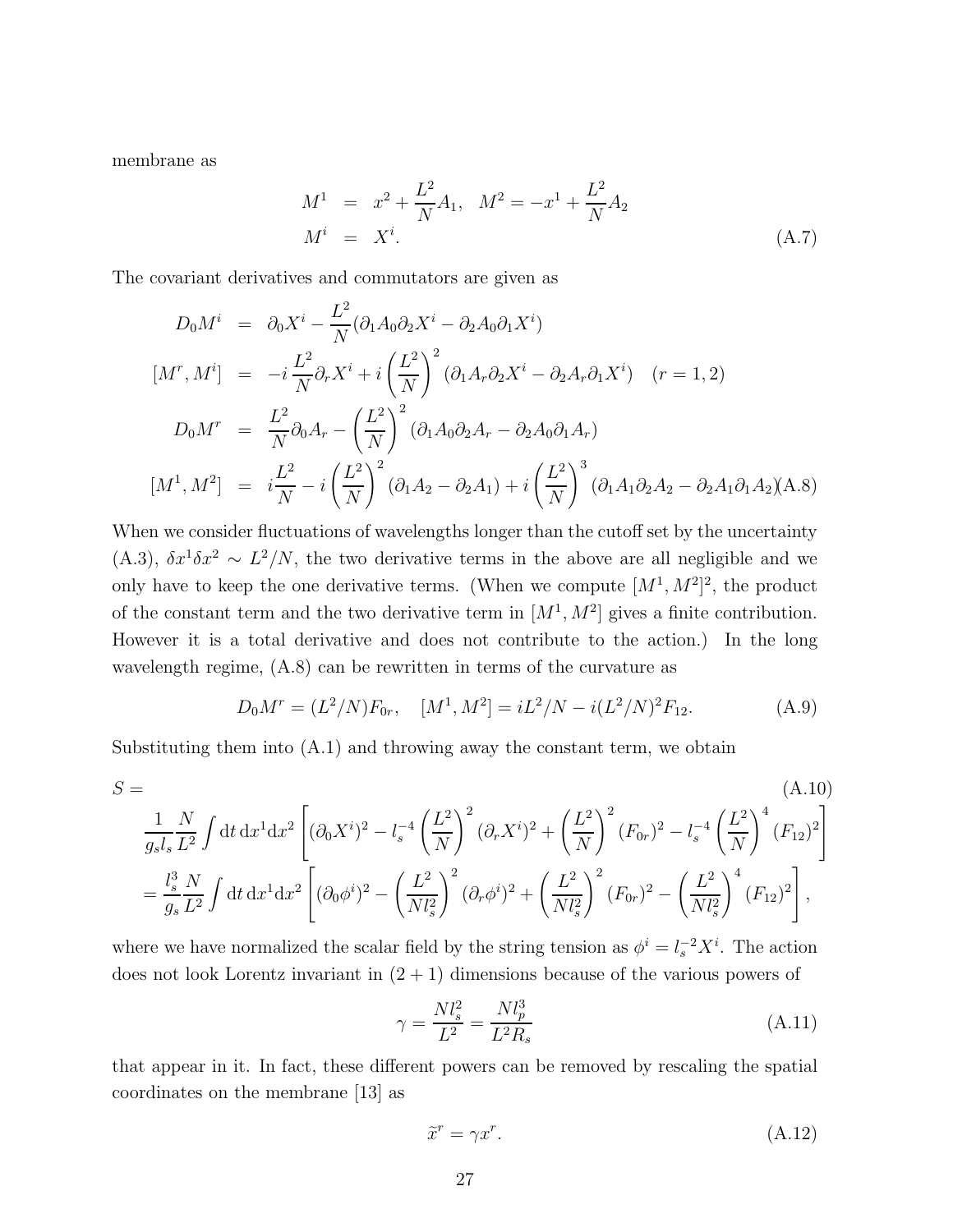After the rescaling, we have

$$
S = \frac{l_s}{g_s \gamma} \int \mathrm{d}t \, \mathrm{d}\tilde{x}^1 \mathrm{d}\tilde{x}^2 \left( (\partial_0 \phi^i)^2 - (\partial_{\tilde{r}} \phi^i)^2 + (F_{0\tilde{r}})^2 - (F_{\tilde{1}\tilde{2}})^2 \right),\tag{A.13}
$$

where the spatial integration is over  $[0, \gamma L] \times [0, \gamma L]$ . From this we see that the gauge coupling constant is given by

$$
e^2 = \frac{g_s \gamma}{l_s}.\tag{A.14}
$$

The uncertainty relation (A.3) is translated to the coordinates  $\tilde{x}^r$  as  $\delta \tilde{x}^1 \delta \tilde{x}^2 \sim \gamma^2 L^2/N$ which implies

$$
\delta \tilde{x}^r \sim \gamma \frac{L}{\sqrt{N}} = \frac{\sqrt{N}l_p^3}{LR_s}.
$$
\n(A.15)

Since the mass of the membrane is  $l_p^{-3}L^2$  the M-momentum is given by

$$
p_{11} = \frac{N}{R_s} = (l_p^{-3}L^2)\frac{v_{11}}{\sqrt{1 - v_{11}^2}},\tag{A.16}
$$

where  $v_{11}$  is the velocity in the eleven-th direction. Therefore,  $\gamma = N l_p^3 / R_s L^2$  can be identified as the Lorentz boost factor  $(1 - v_{11}^2)^{-\frac{1}{2}}$  in the limit  $v_{11} \sim 1$ .

# References

- [1] S. H. Shenker, "Another Length Scale in String Theory?" hep-th/9509132.
- [2] J. Polchinski, "Dirichelet Branes and Ramond-Ramond Charges," Phys. Rev. Lett. 75 (1995) 4724; hep-th/9510017.
- [3] U.H. Danielsson, G. Ferretti and B. Sundborg, "D Particle Dynamics and Bound States," Int. J. Mod. Phys. A11 (1996) 5463; hep-th/9603081; D. Kabat and P. Pouliot, "A Comment on Zero-brane Quantum Mechanics," Phys. Rev. Lett. 77 (1996) 1004; hep-th/96030127.
- [4] M. R. Douglas, D. Kabat, P. Pouliot and S. H. Shenker, "D-branes and Short Distances in String Theory," Nucl. Phys. B485 (1997) 85; hep-th/9608024.
- [5] A. Sen, "D0 Brans on  $T^n$  and Matrix Theory," hep-th/9709220.
- [6] N. Seiberg, "Why is the Matrix Model Correct?" Phys. Rev. Lett. 79 (1997) 3577; hepth/9710009.
- [7] C. Bachas and M. Porrati, "Pair Creation of Open Strings in an Electric Field," Phys. Lett. 298B (1992) 77; hep-th/9209032; C. Bachas, "D-brane Dynamics," Phys. Lett. B374 (1996) 37; hep-th/9511043; M. R. Douglas and M. Li, "D-brane Realization of  $N = 2$  Super Yang-Mills Theory in Four Dimensions," hep-th/9604041; C. Bachas and E. Kiritsis, " $F<sup>4</sup>$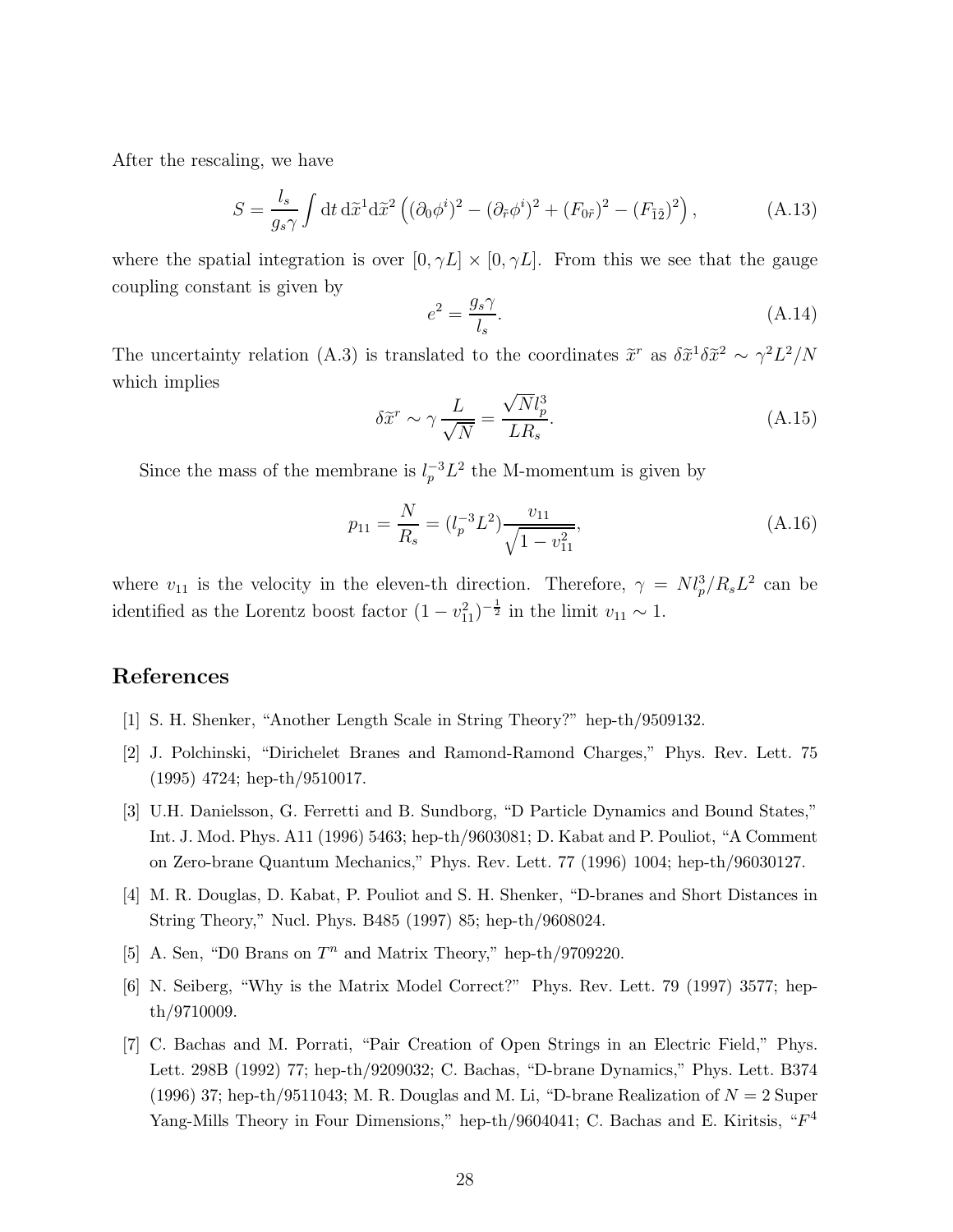Terms in  $N = 4$  String Vacua," Nucl. Phys. Proc. Suppl. 55B (1997) 194; hep-th/9611205; K. Becker and M. Becker, "A Two-Loop Test of M(atrix) Theory", Nucl. Phys. B506 (1997) 48; hep-th/9705091.

- [8] T. Banks, W. Fischler, S. H. Shenker and L. Susskind, "M Theory as a Matrix Model: A Conjecture," Phys. Rev. D55 (1997) 5112; hep-th/9610043.
- [9] M. R. Douglas, H. Ooguri and S. H. Shenker, "Issues in M(atrix) Theory Compactification," Phys. Lett. B402 (1997) 36; hep-th/9702203.
- [10] M. R. Douglas and H. Ooguri, "Why Matrix Theory is Hard," to appear in Phys. Lett. B; hep-th/9710178.
- [11] M. Dine and A. Rajaraman, "Multigraviton Scattering in the Matrix Model," hepth/9710174.
- [12] S. Hellerman and J. Polchinski, "Compactification in the Lightlike Limit," hep-th/9711037.
- [13] J. Polchinski and P. Pouliot, "Membrane Scattering with M-Momentum Transfer," Phys. Rev. D56 (1997) 6601; hep-th/9704029.
- [14] M. R. Douglas, "D-brane in Curved Space," to appear in Adv. Theor. Math. Phys.; hepth/9703056.
- [15] M. R. Douglas, "D-branes and Matrix Theory in Curved Space," talk given at Strings '97; hep-th/9707228.
- [16] M. Douglas, A.. Kato and H. Ooguri, "D-brane Actions on K¨ahler Manifolds," to appear in Adv. Theor. Math. Phys.; hep-th/9708012.
- [17] M. Douglas and G. Moore, "D-branes, Quivers, and ALE Instantons," hep-th/9603167.
- [18] J. Polchinski, "Tensors from K3 Orientifolds," Phys. Rev. D55 (1997) 6423; hepth/9606165.
- [19] K. Intriligator and N. Seiberg, "Mirror Symmetry in Three-Dimensional Gauge Theories," Phys. Lett. B387 (1996) 513; hep-th/9607207.
- [20] J. de Boer, K. Hori, H. Ooguri and Y. Oz, "Mirror Symmetry in Three-Dimensional Gauge Theories, Quivers and D-branes", Nucl. Phys. B493 (1997) 101; hep-th/9611063.
- [21] B. de Wit, J. Hoppe and H. Nicolai, "On the Quantum Mechanics of Supermembranes," Nucl. Phys. B305 (1988) 545.
- [22] T. Banks, N. Seiberg and S. Shenker, "Branes from Matrices," Nucl. Phys. B490 (1997) 91; hep-th/9612157.
- [23] E. Keski-Vakkuri and P. Kraus, "Notes on Branes in Matrix Theory," hep-th/9706196.
- [24] A. Hanany and E. Witten, "Type IIB Superstrings, BPS Monopoles, And Three-Dimensional Gauge Dynamics", Nucl. Phys. B492 (1997) 152; hep-th/9611230.